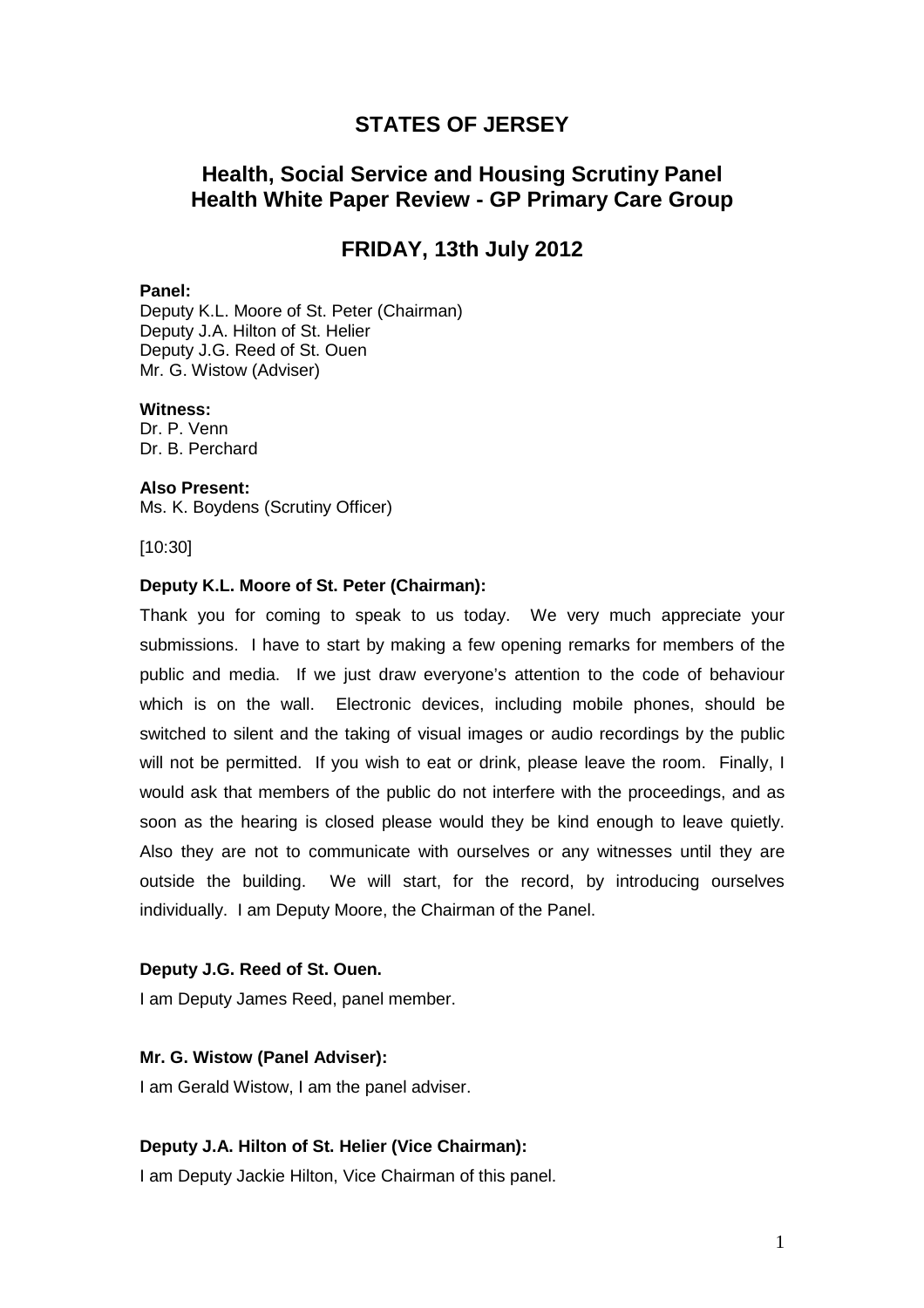### **Ms. K. Boydens (Scrutiny Officer):**

I am Kellie Boydens, Scrutiny Officer.

#### **Dr. B. Perchard (General Practitioner):**

I am Byrony Perchard, I am a G.P. (General Practitioner).

#### **Dr. P. Venn (General Practitioner):**

Philippa Venn, I am a G.P.

#### **The Deputy of St. Peter:**

How much of a contribution have G.P.s as a group been invited make or been able to make towards the Green Paper and then the White Paper?

#### **Dr. P. Venn:**

Okay, first of all Bryony and I both have places on the steering group and have been involved very early on from the inception and the concept. We met the preferred people tendering for the White Paper provision very early on and we were involved then. So we have been to every meeting that existed surrounding the steering group and have representation there. We have also been invited to take our members to a variety workshops and particularly the very early workshop, the full day presentation at the Jersey Showground, the Trinity Showground. We have also been invited to put G.P.s into the outlying business cases to the business workshops there. We fed back to the G.P.s on a regular basis in private meetings and we have also fed back with electronic email communication as much as possible. Engaging G.P.s is quite a tricky thing to do and it is when things are about to change that they become more proactive and more reactive and engage with us. So that is always a challenge for us but we believe we have had information flow to them all the way through the process and we have been free to share information with them as and when it has been appropriate.

### **The Deputy of St. Peter:**

What has been the general view of the whole group of G.P.s towards to the ideas put forward?

#### **Dr. P. Venn:**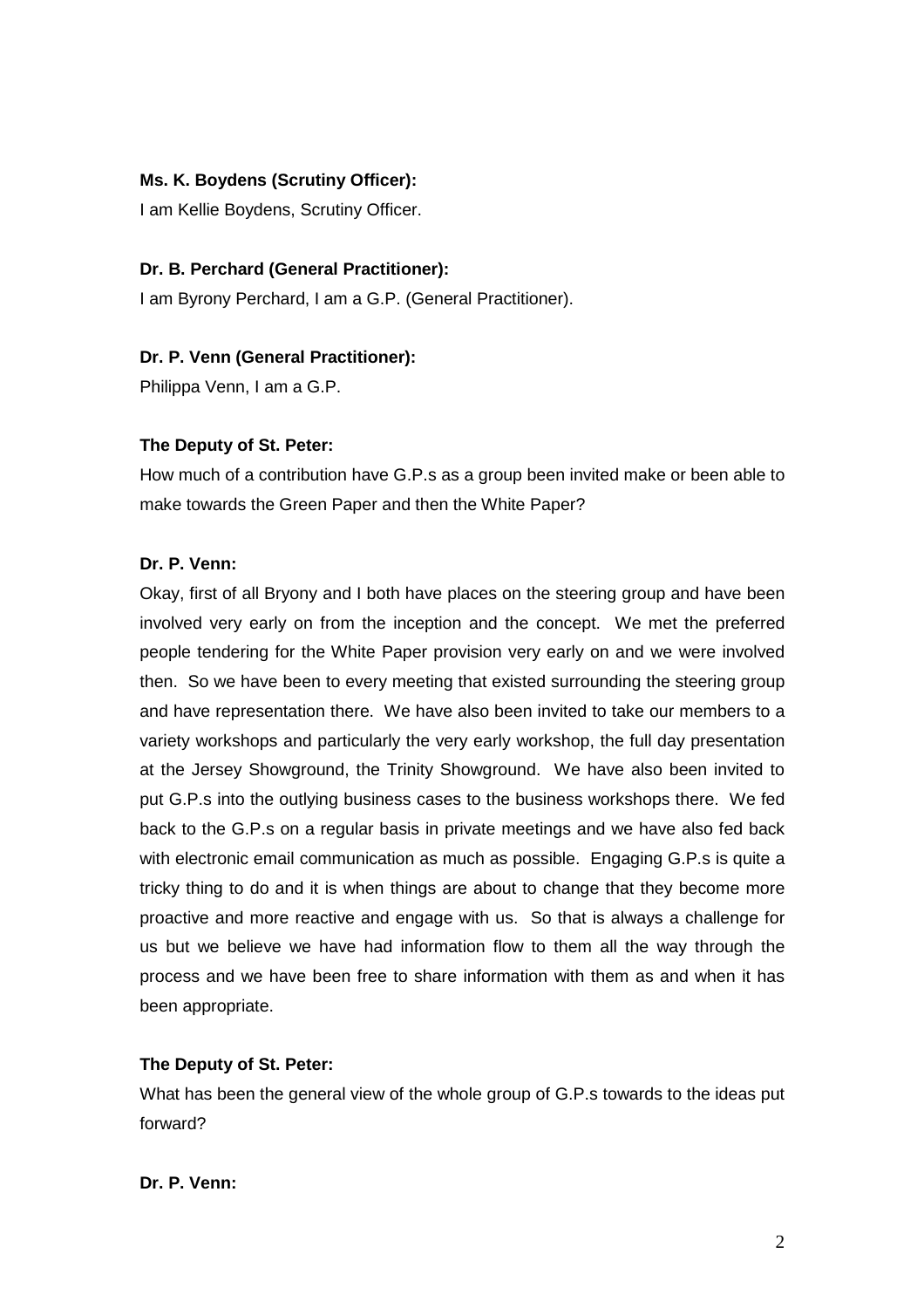I think most health professionals would look at that White Paper and find it very difficult to disagree with the broader concepts of the need for change, the need for investment and the move to community based provision for quite a lot of the services that are in the paper. That is the general feedback we have had from our colleagues about that. I think there are always issues between different professional groups about how services could be provided but we are very confident about the voice we have at the table that we can influence that and we can shape that. I think we are very much at a point where we are in an outlying business case stage, we are now at a point where we can ... as I say, we are confident in the voice that we have in that situation.

#### **The Deputy of St. Peter:**

Are you, as a group, happy with the involvement in the new services in the community, some of which may be led by nurses?

#### **Dr. B. Perchard:**

At this stage they are outline business cases so it is difficult to be very specific about whether we are happy with the way the service looks because we do not know precisely. The broad themes that are coming through the outlines business cases look reasonable.

### **Deputy J.A. Hilton:**

So you have total involvement in the decision behind those outline business cases for the first 3 years. So representing the G.P.s you were involved in which services were going to be targeted?

#### **Dr. B. Perchard:**

The way the process was constructed is we had a number of meetings for each outline business case and we had G.P. representation, along with family nursing having representation, giving ideas as to what the service might shape up to look like. We have not written the papers or sat on the group that writes the papers but certainly I feel we have had opportunity to input into what the outline business cases look like. Of course the most critical part would be the outline business cases becoming full business cases when the services would be shaped up formally.

### **Dr. P. Venn:**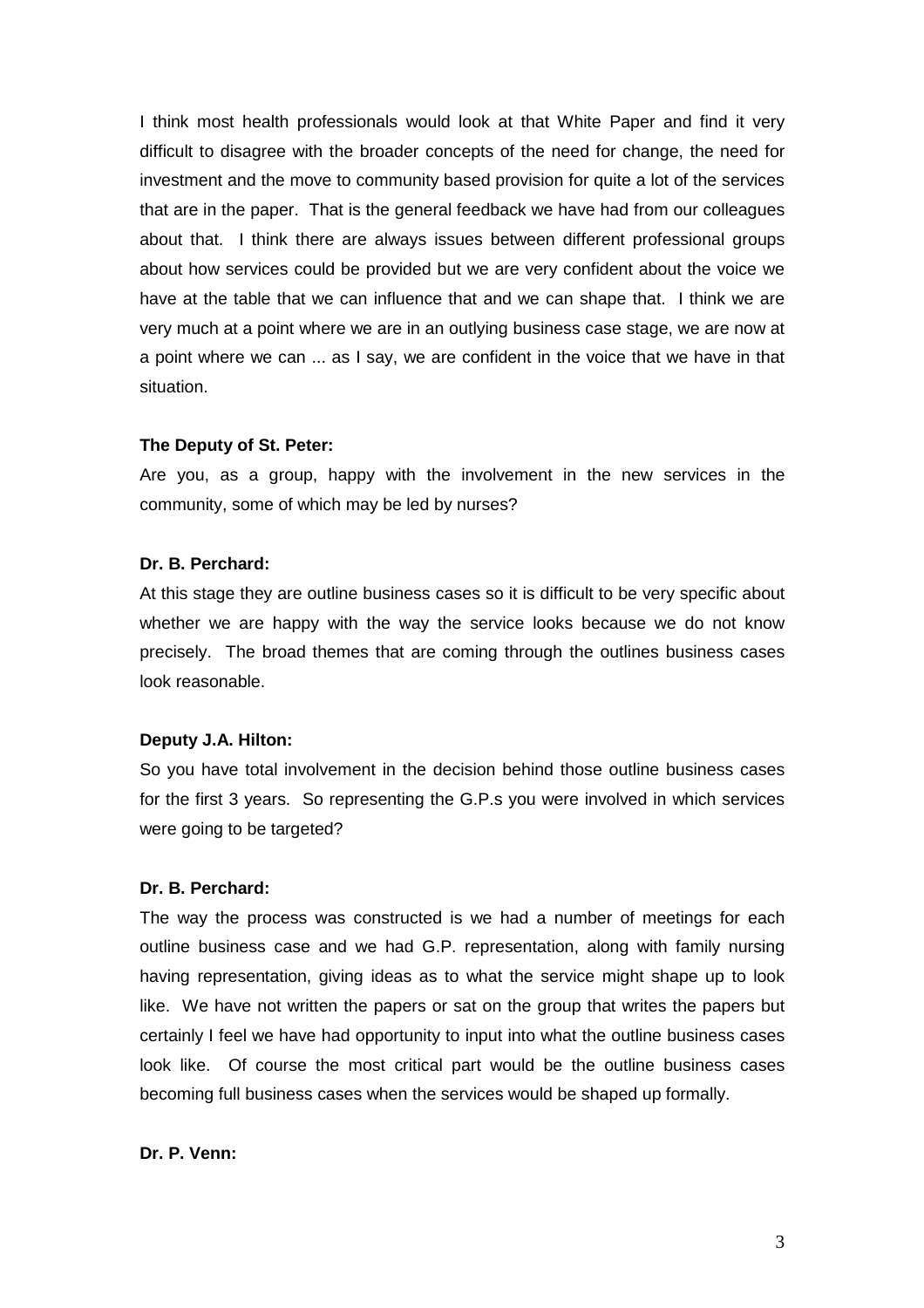But I think there is an understanding at the top of health that you cannot implement any of this change without the engagement of general practice and that also there is an understanding at the top of health that you need the buy-in of all stakeholders to implement change. There will always be issues and challenges from different professional groups about the way a model looks because we all believe we can do it in certain ways, but I think we are very confident in the fact that we can challenge and we will be heard, that we can influence and that the role of a sustainable primary care system with general practice at the centre is completely acknowledged by those who are making the changes.

#### **The Deputy of St. Ouen:**

Is it true to say that G.P.s generally are in support of the proposals contained in the White Paper which suggest that we should have community nurses, G.P.s can back away, not be involved in perhaps some of the more minor matters that you are dealing with now and that you are comfortable that you can pick up and deliver some of the proposals?

#### **Dr. B. Perchard:**

I think when you take a group of 80 professionals there will always be some disagreement but I think broadly speaking the profession is supportive of an increase in community nursing in Jersey. In fact most of us would say it is desperately needed.

#### **Dr. P. Venn:**

I think the other thing is it is not necessarily about increasingly community nursing, it is about the lower skilled workers, that is where we personally believe quite a lot of the development needs to happen. Again, we might challenge some of the work modelling on whether it is a nurse or healthcare assistant or what level of professional is engaged, but again the outline businesses are skeletons. They are a forum for discussion and I think we are also confident there has been a new appointment of a the workforce planner who absolutely understands that challenge is needed to some of those models but that is appropriate, that is healthy and that is evolutionary and you get a better system from challenge. So, again, we are feeling increasingly confident about the team that is being assembled at the top, the people who are being brought in from the outside to help deliver this. I guess that is something that needs to be acknowledged that I do not think Jersey has the skillset to deliver this from within. This is a massive programme of change and I think there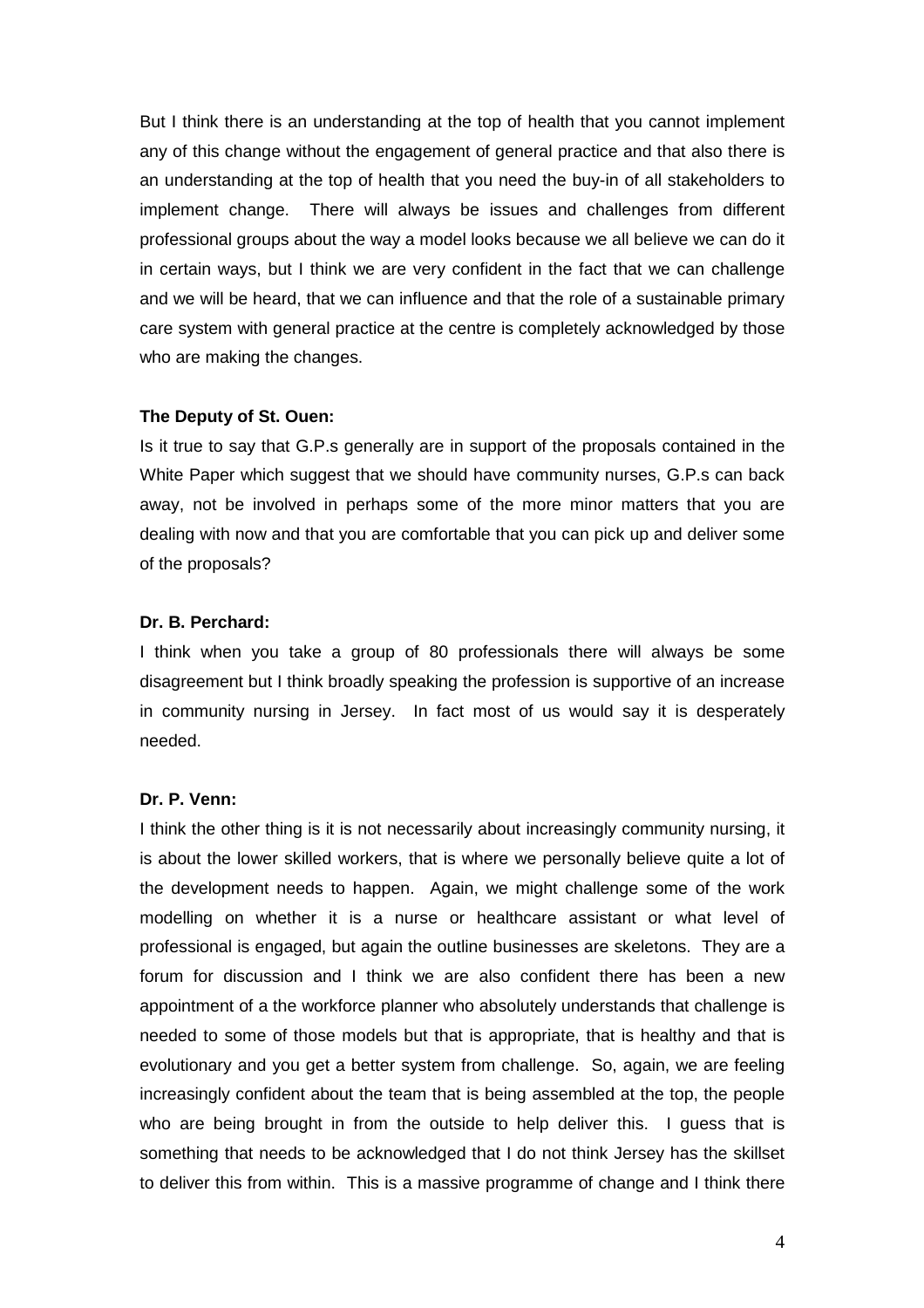will be a transition period where we will need outside people to make sure that we do it in the most cost-effective, most productive and ultimately the patient outcomes at the centre of everything we do so we will need outside expertise. But certainly the key appointments that have been made recently are ones that we have confidence in and we do not always feel that necessarily but in this situation we are happy.

#### **The Deputy of St. Ouen:**

Can I just ask, with regards to the outline business cases, do the business cases that you describe include and identify funding and where funds will be allocated over the next 3 years?

#### **Dr. P. Venn:**

Broadly, I think again another really important focus that everyone needs to be aware of is that currently we are operating in a situation of silo differentiated funding, in other words we have patient fees coming in, we have got the health insurance fund, we have got Health and Social Services funding going into various organisations, that makes integration difficult. Genuine integration of services very difficult. I understand that as part of the White Paper there will also be a linkage to ensure that the behind all of this first 3 years the Treasury are looking at how the funding can be implemented. I am not necessarily talking about raising the cash to pay for this, I am talking about how the funding flows around the system and that is something that needs to be addressed as soon as can possibly be done to leave that, to defer that and to let that disappear into a vortex of legislation would be very, very dangerous to the whole process so that ability to address the integration of funding schemes is really important. It also goes to the integration of I.T. (information technology) as well, that is a really important support to the whole process of integrated healthcare.

#### **The Deputy of St. Peter:**

Do you as a group support the idea of introducing capitation perhaps rather than fees that are paid per visit?

#### **Dr. B. Perchard:**

We have not had discussions in that level of detail at this point. As an individual I can say broadly speaking probably, but what we have not done is have that level of discussion as to precisely what a funding mechanism might look like. We look forward to having that discussion because we consider it to be quite critical.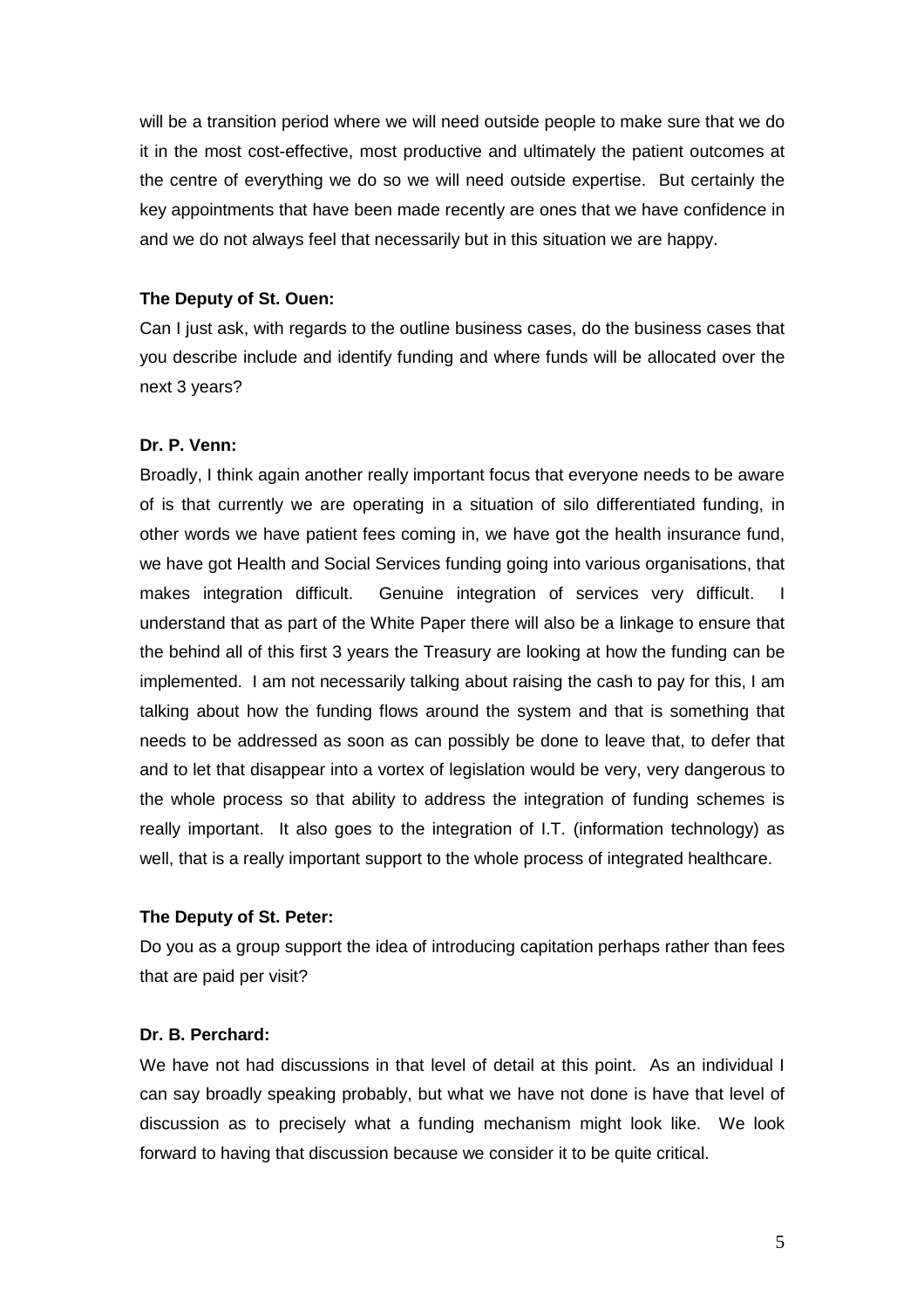#### **Dr. P. Venn:**

We are very frustrated by the fact that we are tied to seeing a patient to be able to deliver a service, because we are on a hamster wheel, if we do not have people coming in in front of us we are not bringing income into our business which means it is very difficult for G.P.s to step back and develop services, to lead services and to make sure you are getting the best out of them. So we would welcome some uncoupling of the need for us to see a patient to generate income into the practice. How that is done is quite a sophisticated discussion and I think we need to look at models from elsewhere, Singapore, Germany, Holland, there are lots of models. But I think that absolutely imperative as part of it. I would be very sad to see the White Paper with all it suggests without that piece of work supporting it because that would be really futile and a waste of lots of people time.

#### **The Deputy of St. Peter:**

Is time not running out a little, this is due to be lodged in September, the end of September ...

#### **Dr. P. Venn:**

No, you have to invest now because you also have to recognise that everyone is on a period of change. These specialist nurses, different professionals that are being talked of do not just ... you know, we do not shake a tree and they fall out. They need training, they need recruiting, they need identifying. There is discussion about how the services look, et cetera. There is also money needed now to progress the process but they can go alongside as parallel pieces of work on the basis that once one has done the medium term, about 3 years, then one is able to seriously address that real integration in 3 years' time.

#### **The Deputy of St. Ouen:**

Just to finish off, I think you have already answered part of my question, it is just basically around what you would expect after this consultation on the White Paper has been completed. You have already said that you expect some additional funding to be provided. But how do you see your involvement developing and progressing following this consultation?

### **Dr. P. Venn:**

I think implementing and getting to a point of implementing the full business cases, whatever they might look like, I think we will skill our businesses and model our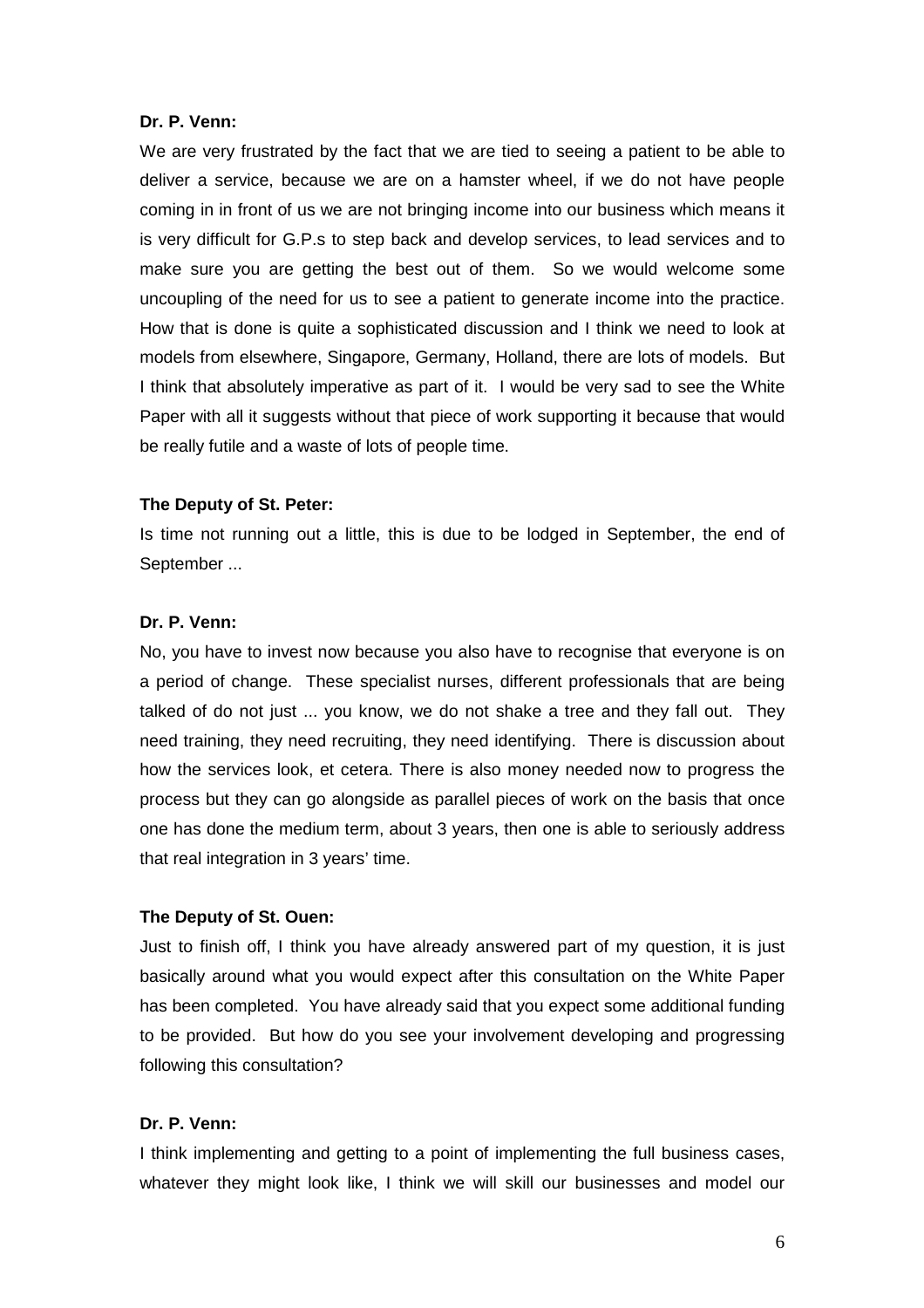businesses depending on what those full business cases look like in their entirety. I think we are confident that Health do not see any funding that comes through as being their money to spend. There is other ways of spending that money and with other providers to spend that money. So it is not about ... actually there are ways of moving a system forward within some of the current funding streams we have. The ability, for example, from P.136 to contract with G.P.s, with other providers from out of the health insurance fund, those will be enablers that will allow us to move forward and start to develop the services and see how they look moving forward.

### **The Deputy of St. Ouen:**

Currently you have not seen any detailed business cases that will support any proposed funding that will be required for the next 3 years, is that what you are saying?

### **Dr. B. Perchard:**

We have seen the outline business cases.

### **Dr. P. Venn:**

We also know the work is being done at the moment to get to the point where in November those full business cases will be written so that ... there will be further periods of engagement with all the professionals to do that. So that is work that is proposed and that is work that is happening alongside this consultation and lodging process.

#### **The Deputy of St. Peter:**

So throughout this first 3 year phase of the reforms you do not envisage the fee structure regarding primary care to change?

#### **Dr. B. Perchard:**

It may change in some situations. If you read the C.O.P.D. (Chronic obstructive pulmonary disease) outline business cases, certainly elements within there that may change the way patients, not necessarily we receive funding but the way patients are funded to attend to us. The one thing that we are very keen to find a way to resolve, but it is obviously not within our gift to do so, this is a political issue, is how do you help vulnerable people with multiple chronic conditions attend their general practitioner on a regular basis. Of course the world will say that strong primary care in which you have good access helps mitigate costs in secondary care.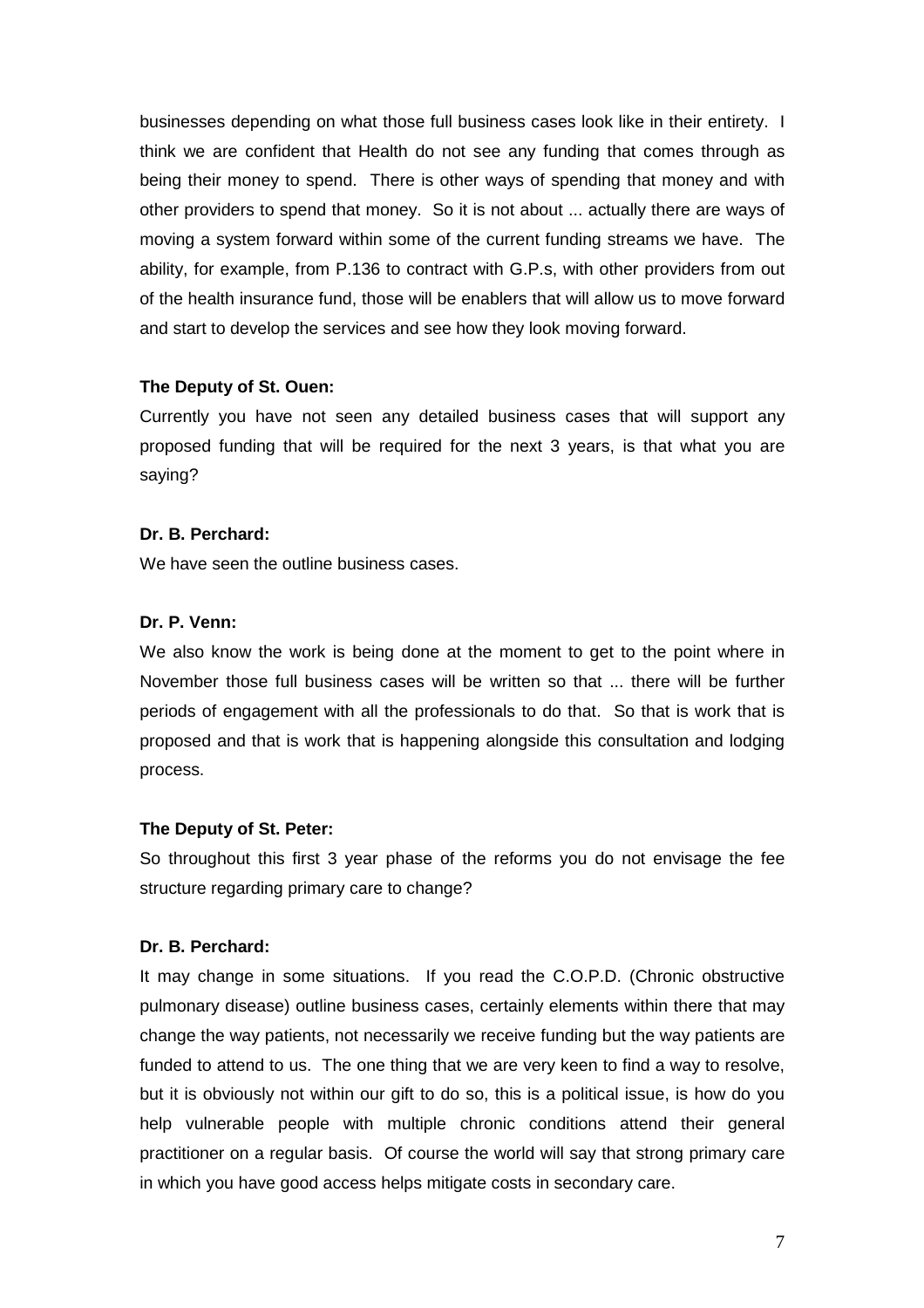### [10:45]

This is a problem facing developed countries, how do they make their health system work, be affordable and sustainable and meet the needs of people with multiple chronic long-term conditions.

### **Deputy J.A. Hilton:**

From your experience do you think patients on low income support with chronic conditions are well served by the low income support system or do you think there are gaps?

### **Dr. B. Perchard:**

Where they have got existing household medical accounts it works well. But for patients that do not have household medical accounts it is undoubtedly an issue.

### **Dr. P. Venn:**

Because they make not necessarily what one would consider the right choices about what to do with the money that comes into the household and that is one thing that we found really difficult. People do not understand that their cheque has changed and they are not getting their medical piece, they really do not have comprehension that their cheques may be changed a bit because that is to pay for their primary care. That is a disconnect between what the patients understand and the way income support is meant to be supporting their medical care.

#### **The Deputy of St. Peter:**

Shall we move on and talk about how you envisage your roles within the community structure that is being proposed. How do you anticipate that will work?

#### **Dr. B. Perchard:**

Well, hopefully a bit like it did in England before I came to Jersey. G.P.s were part of multidisciplinary teams, we had lots of people in our practices, it was brilliant and in Jersey it is a slightly old-fashioned system of having a G.P. working as a little individual. We work quite hard within my practice to try and bring people in but it is quite hard to ... you know, the system does not support that. So I would really hope to see this as part of a thriving multidisciplinary team out there in the community looking after our patients.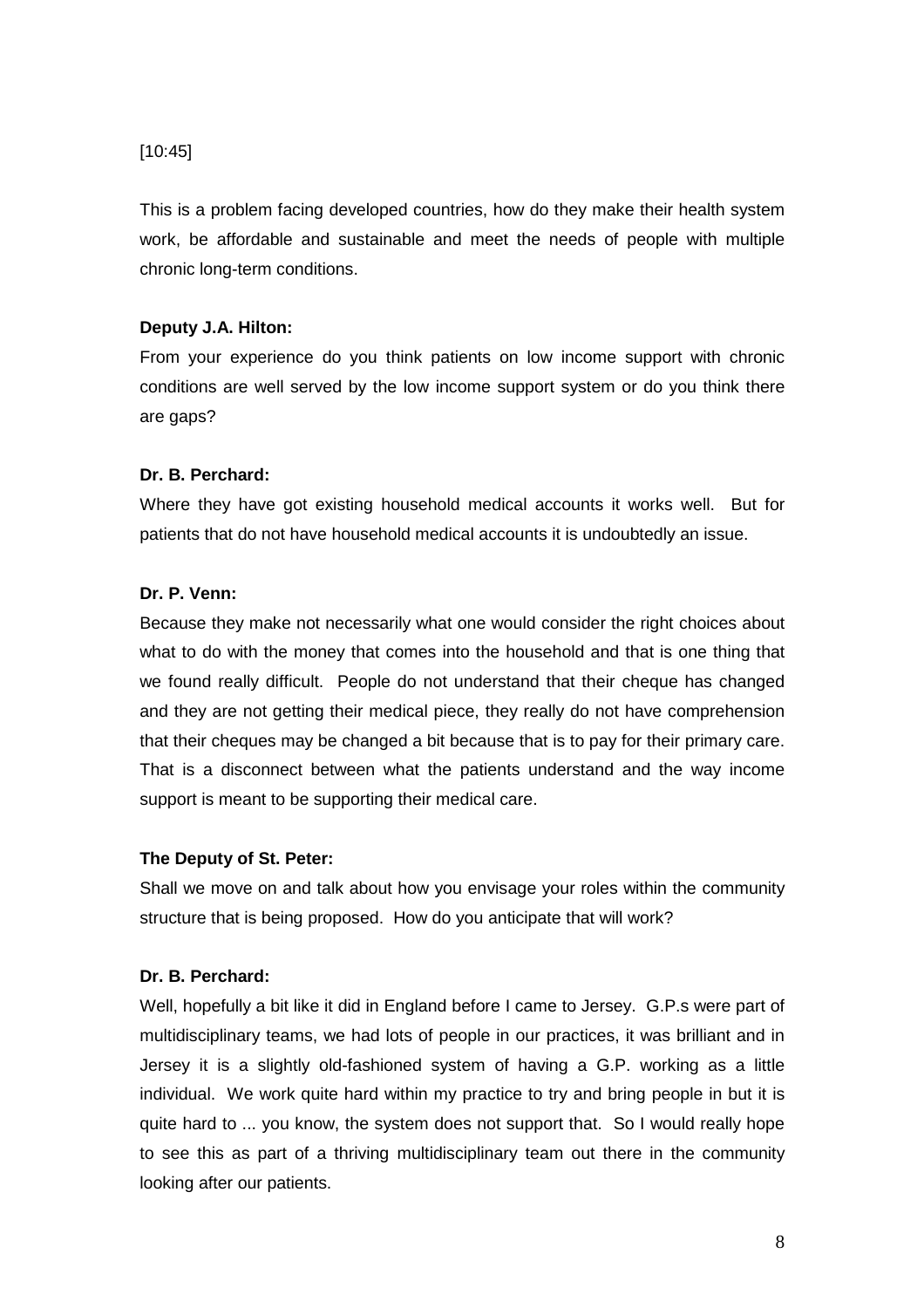### **Dr. P. Venn:**

I think there is a risk that G.P.s will become deskilled if we carry on with the current model. We all came over with the pet things that we enjoyed, we had done maybe a little bit more in hospital with certain skills so, you know, renal medicine or cardiology medicine, some people have done some gynaecology or ear, nose and throat and the system does not allow us to continue to use those skills. I think we welcome ... we do not want to go into a general practice surgery at the age 30 and come out at the age 65 having had people just walk in every day. We would like to be able to develop skills and, again, to a certain extent that is a little bit dependent on the funding flow changing because then we can step back. We can set up heart failure clinics, we can set up diabetes clinics, we can work more closely with the midwives, et cetera. I think you will find quite a lot of the G.P.s and the professionals ... and particularly if we look at what the G.P.s we might be recruiting into Jersey in 5 or 10 years' time will expect to do, they will expect to be able to continue those. That has to be a massive asset to the Island, because we have got quite a lot of skills out there in general practice which are not being used because there is not the mechanism to use them. So, you know, we embrace that professional development challenge, change, et cetera. There are always people who will not want to change, but we do not need everyone to change, we still need some people to see coughs and colds and all those sorts of things.

#### **The Deputy of St. Peter:**

How will the continuing professional development be achieved here if there is a lot of professional leadership and training required? Do we have the skill base here or would it be a problem to maintain that?

### **Dr. B. Perchard:**

It should not be. We have a very good relationship with the Wessex Deanery. As G.P.s, in meeting the standards of the G.M.C. (General Medical Council) we have to go through appraisal, we have to have a professional development plan. This just bolsters that really. I do not see that ...

#### **Dr. P. Venn:**

Every year we all have to identify a professional development plan, we then have to take it back to our appraisal next year and say what we have done, have we enhanced it or whatever. We also have a very good relationship with the consultants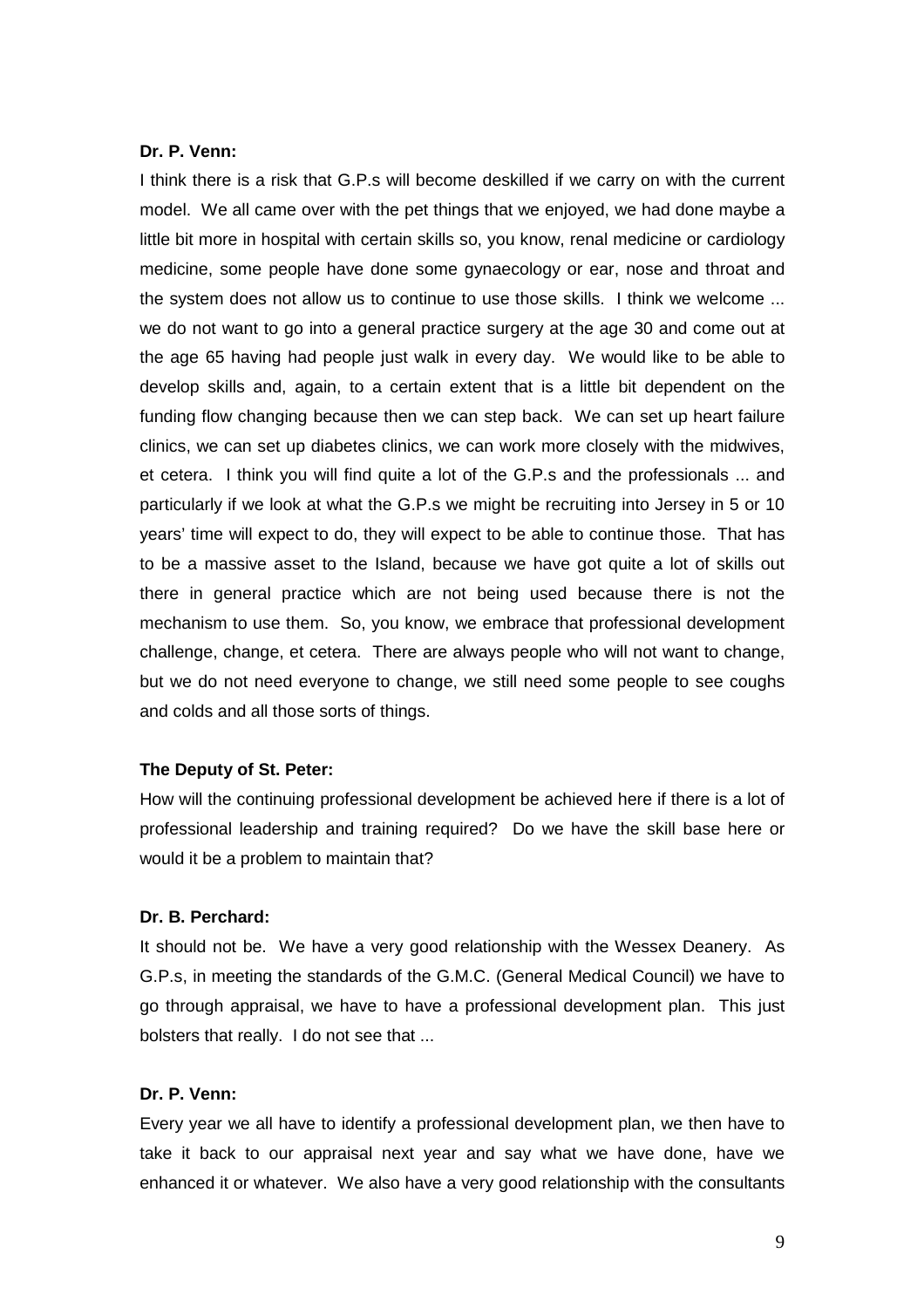and I think we look forward to a situation whereby we can use those relationships and whereby we can use those consultant skills to enhance the community. If you talk to quite a few of the consultants, they have quite good ideas about how they might want to use G.P.s in the community. So it will be more of a ... it is more about the care being around the patient if you have got chronic respiratory problems the partnership care will be between the respiratory consultant at the hospital, maybe a specialist nurse in the community and the G.P., and we will all know what pathway that patient is on and more importantly the patient will know what pathway it is on, again with a little bit of a disconnect between coming out of hospital, coming back into general practice. That is what this will allow to happen.

#### **The Deputy of St. Peter:**

Such ideas as the community geriatrician that is potentially to be appointed, liaising, collaborating with that individual is a good example of that.

### **Dr. P. Venn:**

We think we need a geriatrician across primary and secondary care. So some of their work will be in the hospital, some of their work on the front door when elderly people come in, some of their work will be a multidisciplinary team making sure that patients are able ... making sure the best use of social care and rehabilitation packages. There is lots of outcome work related to that. But I think to park a geriatrician in either the community or the hospital would be mirroring what we are doing now. You need to be able to have a system that supports a transition across the hospital to the community. That is the same with intermediate care.

#### **Deputy J.A. Hilton:**

It seems to me that Jersey has lacked behind quite considerably from the U.K. (United Kingdom) because as you explained, Bryony, the U.K. have had practices with lots of different services for a very long time. So are you both confident that what is on the table now will at least bring us up to that level? I want to just ... what is your vision? Can we do better than the way they do it in the U.K.

**Dr. B. Perchard:**  Undoubtedly.

**Dr. P. Venn:**  Yes.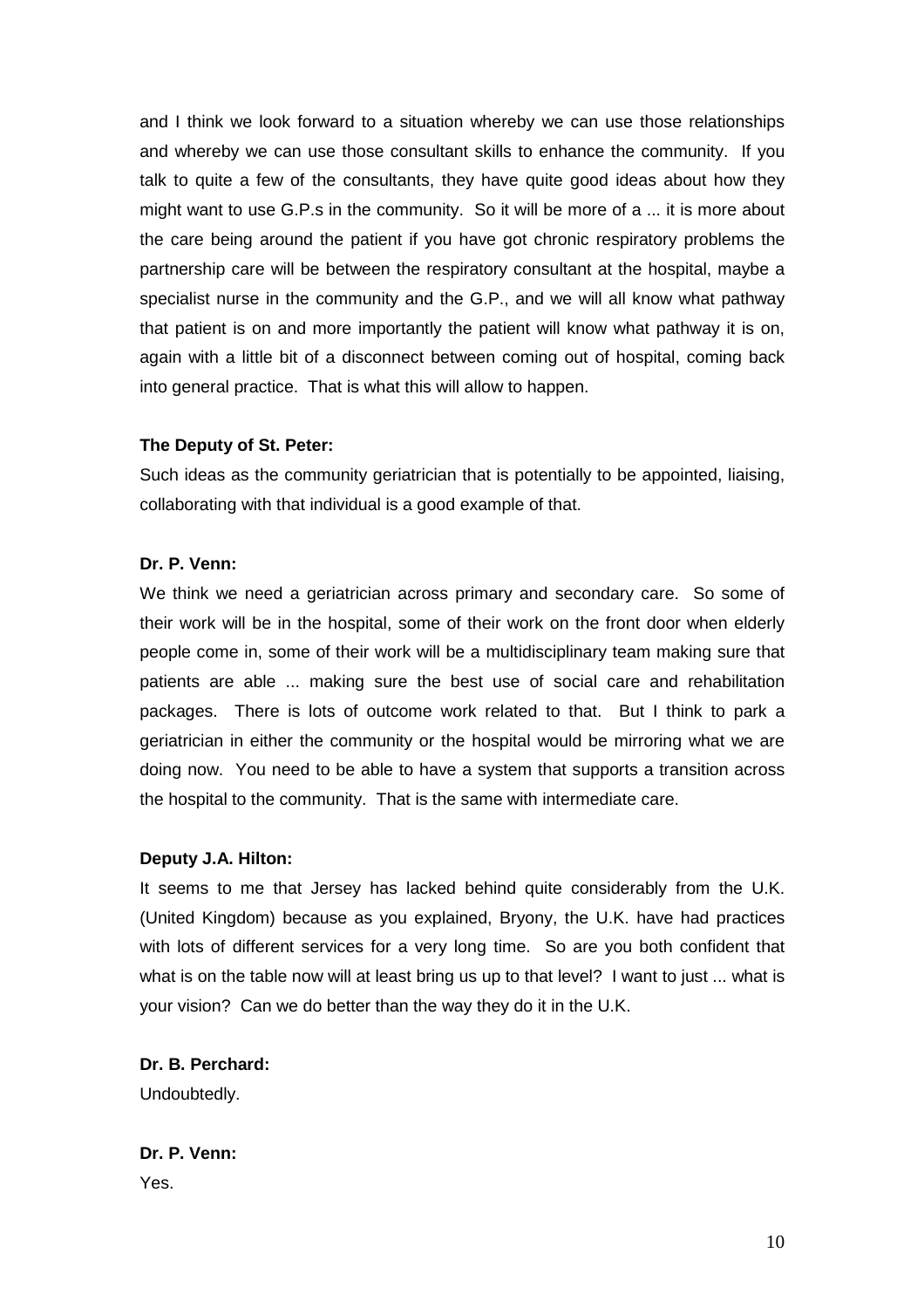#### **Dr. B. Perchard:**

It is nice to learn from other people, is it not? I quite fancy the idea of cherry picking the good bits from everywhere and see what we come up with but I think certainly since I have been in Jersey this is the best strategy that I have seen, that I believe gives us the clearest opportunity to move forward and develop and I think if we do not take that opportunity I worry we are just going to fall back into the doldrums for the next 5, 6, 7, 8 years until the demographic challenges that are facing Jersey become a real issue. I think that explains our engagement really because we are critically aware of what needs to be changed and what needs to be developed.

#### **Dr. P. Venn:**

I think there are lots of learning points as well from the U.K., for example, the explosion in practice nurses which was there really there to build a gap with G.P. numbers and in areas where it was difficult to recruit G.P.s, like Tower Hamlets and all those sorts of things. There were definitely advantage to that but they have been there long enough for us to understand that a practice nurse with a specialism in 3 or 4 things is not necessarily the best thing for the patient. So to sweat a patient on their heart failure management, their chest management, their diabetes management and their falls management is not necessarily the best thing for the patient. That is where the G.P. is really important because what the G.P. has the ability to do is to look at the whole patient and say: "You know, we do not need to push up that heart failure medicine because I am worried about the falling over at home, et cetera." I think to a certain extent there is an acknowledgement that there are other people ... so, for example, within a practice there is an increase in the role of healthcare professional who will take bloods, do E.C.G.s (electrocardiograms), do smears, et cetera, they do not need to be a trained nurse. They can be a cheaper resource who then ... they need supervision obviously but in actual fact it is like the concept of training nurses to do endoscopies, that works as well.

#### **The Deputy of St. Peter:**

A key part of this plan is that people remain in their own homes for a lot of their care or they will go to a step up, step down process if they are going to hospital and then leaving hospital after a short period of time. How possible do you think it will be for, and how willing will G.P.s be to attend people in their own homes rather than patients coming to the practice?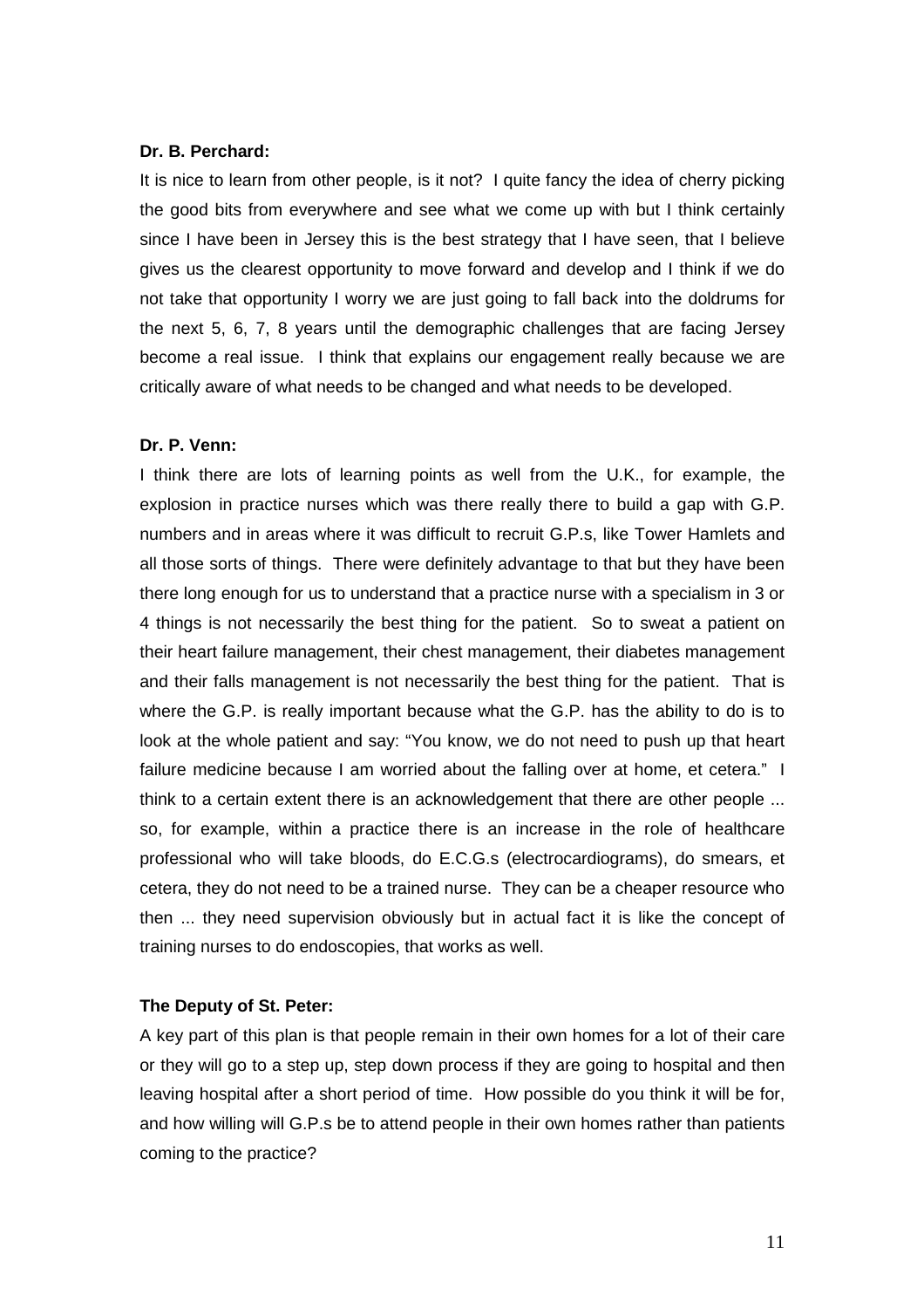### **Dr. B. Perchard:**

We do it all the time. We regularly home visit our elderly housebound infirm, anyone who is too sick to come up, that is not a new service provision for us. I would be really keen to see this step up, step down facility to come in because at the moment if we have an elderly lady who potentially gets a urinary tract infection who is a bit wobbly, you know, she was younger with more support in the home we would never send her into hospital but we have no option at this point because if we cannot make her safe within her own home that is the only other place of safety we have to refer to. Therefore having a step up, step down intermediate care support would be fantastic and would give us real options to be able to keep people in their homes and to care for them there.

#### **Dr. P. Venn:**

I think if the visiting load became massive then we would evolve our businesses accordingly. At the moment we all do our own visits but there is absolutely no ... and we have somebody on call for acute visits, there is nothing to say that we would not say we were going to skill this G.P. up to work 50 per cent of the time on the road and 50 per cent of the time in surgery. We are very flexible, we are very adaptive to whatever we need to do, obviously as a business it has to make sense for us financially but we can cut our cloth accordingly, that is not a problem for us.

#### **The Deputy of St. Peter:**

With the greatest of respect, the cost of home visits is quite an issue as we hear from the patient's perspective.

#### **Dr. P. Venn:**

But I think that is about how you support your vulnerable people. So by definition if a patient is going into a period of high intensity care, so we visited them, we pressed the button and we said this needs intermediate care, or they are coming out of hospital into a step down facility or whatever, then there needs to be something that is done about the funding stream to support that so that accessing us is not a barrier. It does not necessarily always need to be us that goes and sees them.

#### **Dr. B. Perchard:**

It would not need to be us.

#### **Dr. P. Venn:**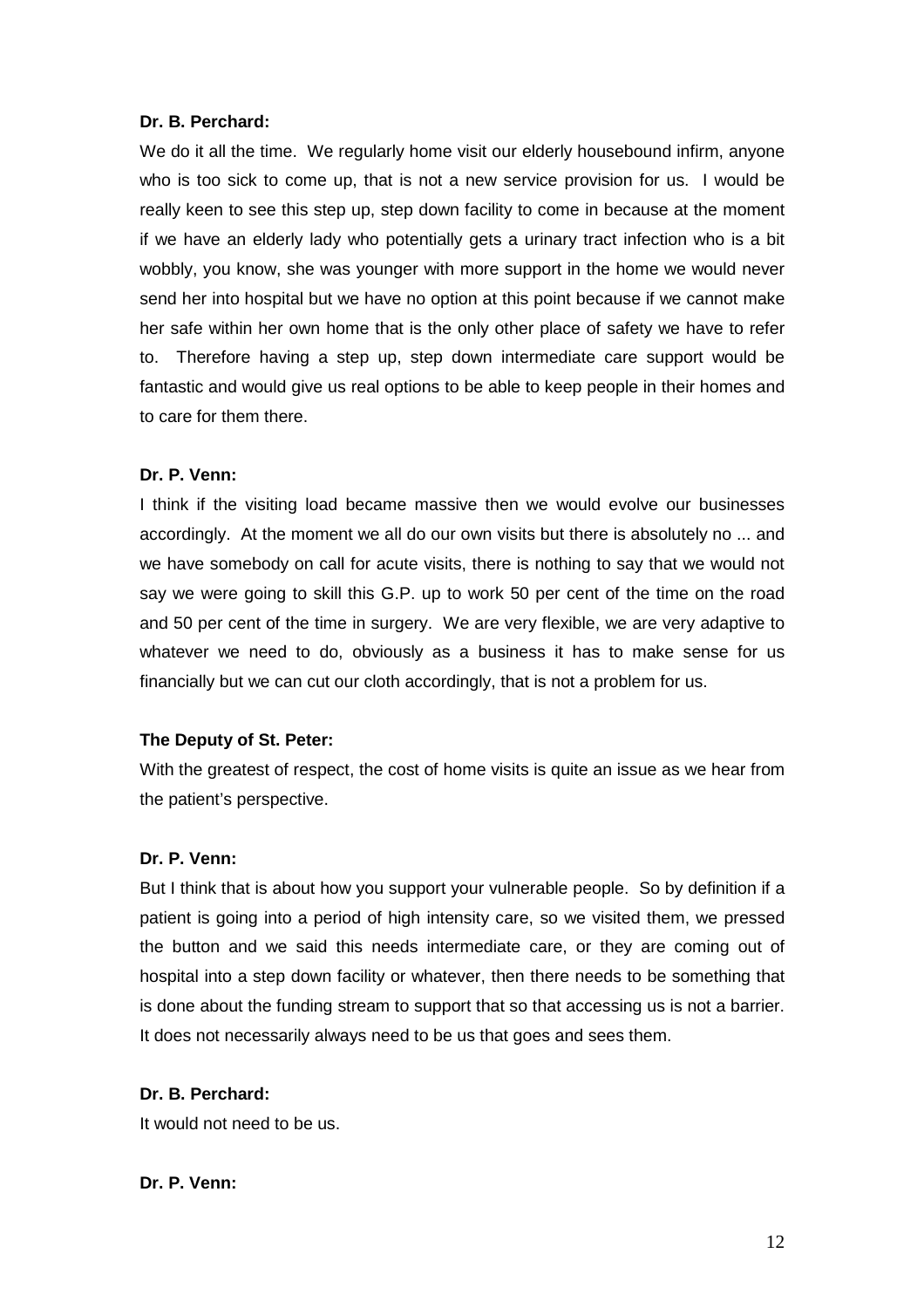It would not need to a G.P. necessarily that went to see them but the mechanism to support them accessing whatever care structure was out there needs to be there and that is really where you are talking about the integration of fundings. So, for example, I would not know but you might say you are extreme elderly, over 85, who have had one hospital admission in a year would get a package that supported them to this level, et cetera. So there are lots of imaginative ways around it but we are not accountants, we do not know what they are.

### **Dr. B. Perchard:**

I would not see us being the people that went in every day to tend to this person. We would go in as doctors to look at the care plan make sure it is appropriate, make sure the medical needs are being met and that is where I would refer to these community staff, healthcare assistants, nurses, they would then be delivering the care. Hopefully we would only be needed if there were issues.

### **Dr. P. Venn:**

If there was a change in trajectory basically, in whatever way.

#### **The Deputy of St. Ouen:**

I think we would all subscribe to the new services that you describe and the way you would care for your patients but what I am struggling to understand is why has this not been provided in the past? What has been the barrier?

#### **Dr. B. Perchard:**

Funding. Money. It has not been funded.

#### **The Deputy of St. Ouen:**

Right, so it is literally about funding? The G.P.s are not properly remunerated?

#### **Dr. B. Perchard:**

We would not necessarily be the providers of these services. The whole of these outline business cases is not about general practice, it is about an integrated healthcare system. I would not see us as being the providers of the step up, step down service. I would see us as being professionals that work with a team who have provided that service. So we would be the medical support potentially but we are not necessarily the ones paying a healthcare assistant from the practice.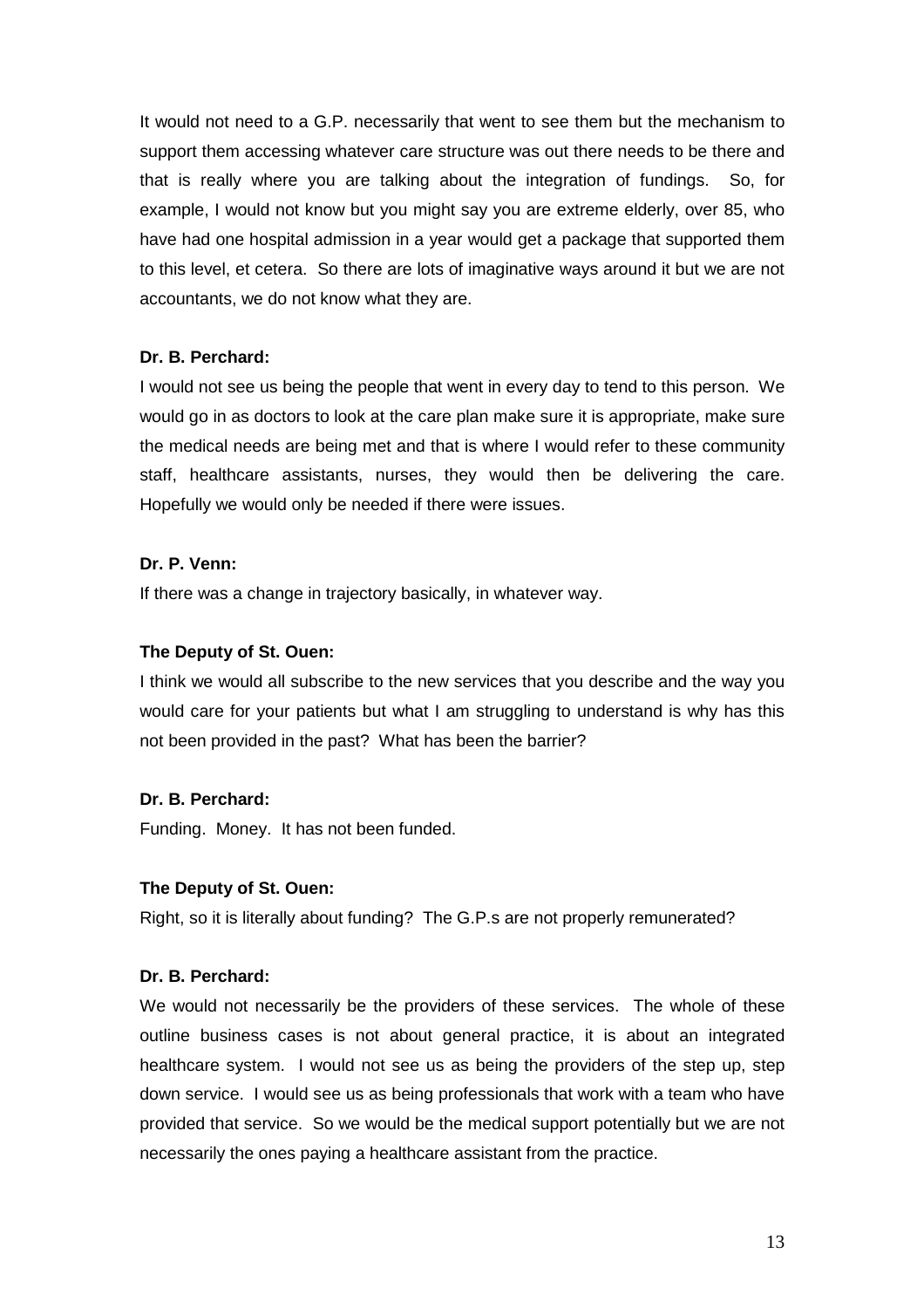#### **Dr. P. Venn:**

So, for example, that elderly lady at home with the urinary infection, we get called to see them at 6.00 p.m., in actual fact she is a little bit confused, she has not drunk much and if she gets out of bed she might fall over. She does not need to go into hospital, she needs somebody there to make sure she takes the antibiotics we have prescribed, make sure she is offered food and make sure that if she does get up to go to bed at night she is not going to fall over. That is really low level intervention stuff which will mean that she does not go into a hospital bed. She will get better in 3 or 4 days' time, she will not have had the disruption of having to leave her home and everything that goes with that, but that is not necessarily about the G.P.s who provide the care, that is why you have to integrate your funding flows, because the money has to be with that lady, there has got to be a mechanism for that. It is not about it being Health and Social Services money or Family Nursing money or whatever, it has to be this lady has a need, who is best to provide it? Let us provide it and how we pay them is a different issue.

### **The Deputy of St. Ouen:**

Right, so you do not see G.P.s providing a range of staff to support the service.

#### **Dr. P. Venn:**

That is a possible model. That is one model, and in actual fact in a lot of cases in America you have what is called accountable care organisations ... that would be a model that might potentially evolve but, again, I think that is about the skillset in the Island to deliver it. You are talking about them setting up a group of G.P.s as a business entity. I have to say I think you would alter the Health and Social Service domination of this and you might get a little bit more ... we are probably a bit more cost efficient and so we might do it in a slightly different way but we would need the support to do it.

#### [11:00]

We could not do that from a standing start. If you said to us: "Provide this" we would need the corporate support to do that. It is not insurmountable.

### **The Deputy of St. Ouen:**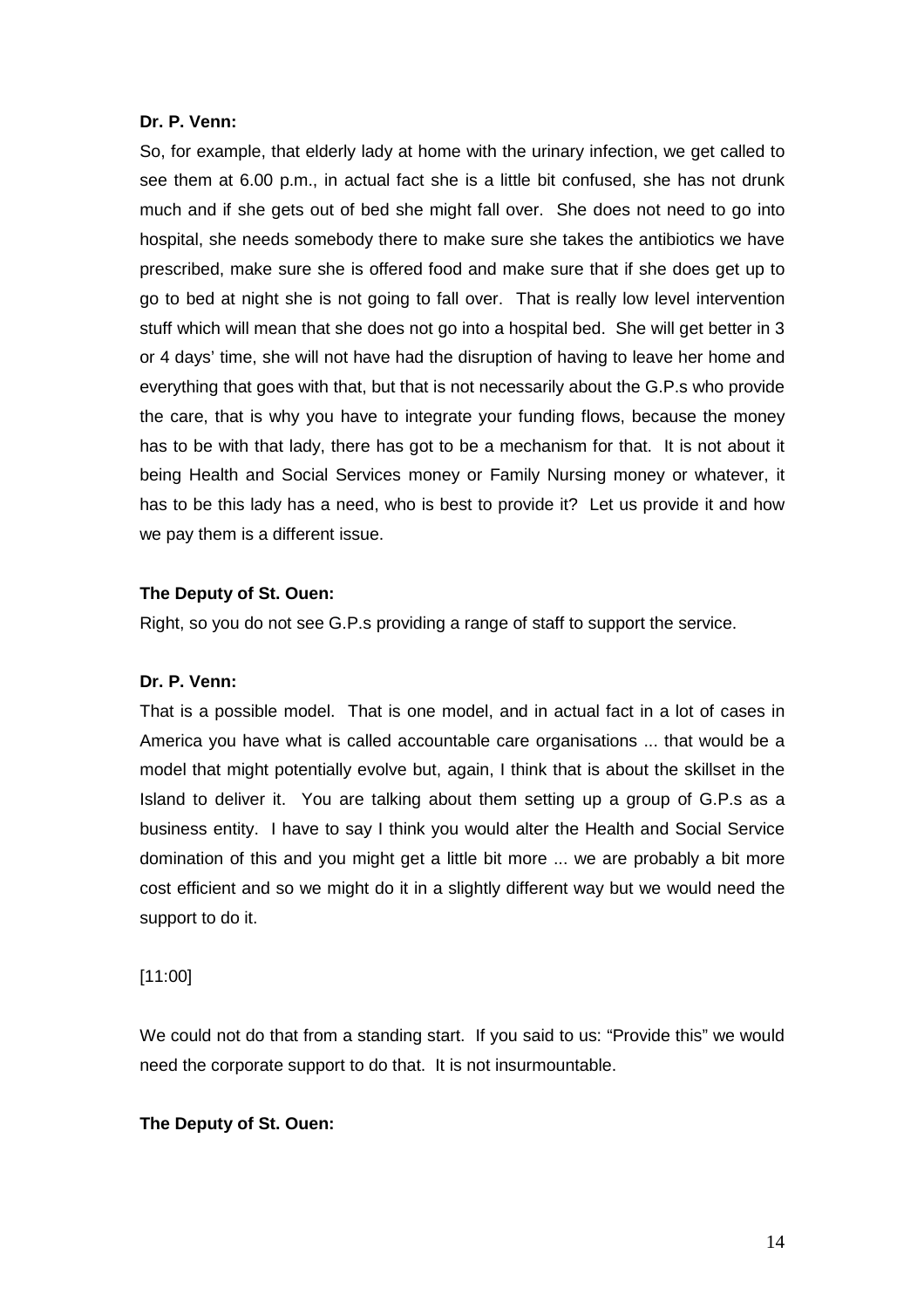Just one last question so it is absolutely clear. So you are expecting that for the most part it will be the Health and Social Services Department itself that will take on these other ...

### **Dr. P. Venn:**

No.

# **Dr. B. Perchard:**

No, we see a role ... I think it is going to be a variable bag in terms of term of there will be the third sector, there will be us, there will be Family Nursing, Health and Social Services and I suspect there will be commissioning and people will be saying: "Right, here is the service that we want delivered, who is going to be best placed to provide it ..."

# **Dr. P. Venn:**

Who wants to provide it? If we as a practice feel we would like to employ a 24 hour night sitter because that works the number of dependent patients we have got then we could do that.

### **The Deputy of St. Ouen:**

Right, so there is flexibility there.

### **Dr. B. Perchard:**

Absolutely.

### **Dr. P. Venn:**

But that is about the flow being okay.

### **Dr. B. Perchard:**

I would be much more anxious if this was just all about Health and Social Services getting a big pot or all the G.P.s just getting a pot, you know, I think this is a real opportunity ...

### **Dr. P. Venn:**

But I do not think Health and Social Services want to deliver that. I think at the very top of that organisation they do not think this funding is all about them. I think they know that there is going to be different people providing it.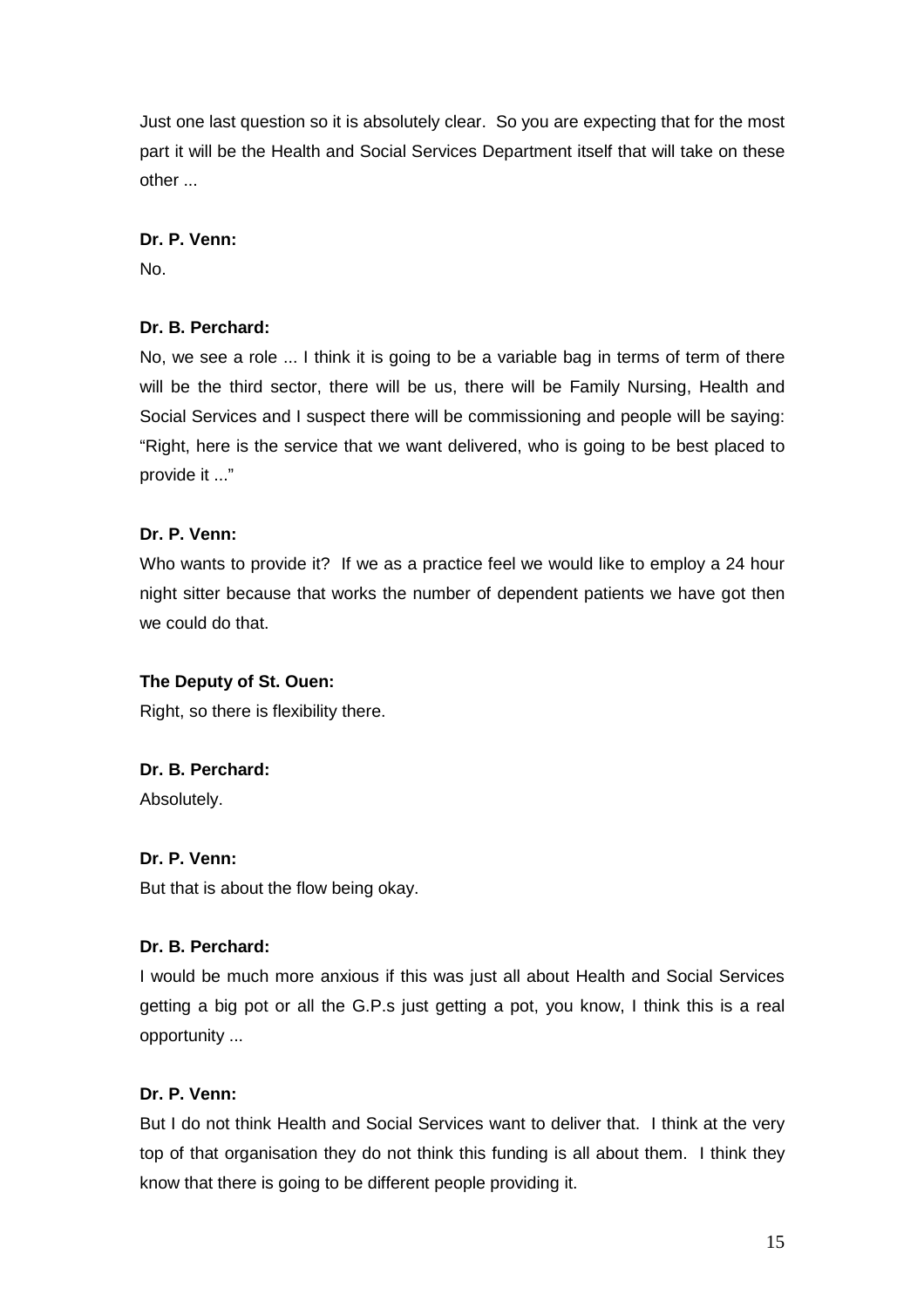#### **Mr. G. Wistow:**

You mentioned the ideal would be to have money around the person and the person's needs rather than flowing through the different funding systems. Is any work being done on that?

### **Dr. P. Venn:**

I think that has been raised ... my understand is that has been raised and that is something that will be happening alongside this first 3 years of implementation, yes. But that would be a piece of work that needs to be commissioned and that is where people need to look at different models. In Singapore everyone has a health medical account effectively, so a proportion of everyone's income goes into a health medical account and that pays for their basic healthcare provision, their screening, their population, you know, immunisations, et cetera. So there are different ways of doing it but those are the sort of decisions we need to take. I used to be a big proponent of an insured based system but we have to be realistic about whether or not we will get a big provider to come and provide for Jersey because we are such a bespoke service. It may well need to be a States administered funding if that is the case. But, again, I think that is a possibility. But I think there is also a big role around educating the public. I think we feel quite bruised and battered at the moment when everyone is talking about G.P. fees, et cetera. If we were starting from a funding system we would not start from where we are now and we have cost pressures like G.S.T. (Goods and Services Tax), lights, electricity, staff, like everybody else and so we do discount quite significantly but we have to protect our business by ability, because if we fall over because we are subsidising people, which is what happens quite a lot and is happening more and more, we are no use to you. You need us to be viable, you need us to be thriving, you need us to be energetic.

#### **Mr. G. Wistow:**

So, just to be clear, it is an issue that has been identified but they have not yet commissioned a solution?

### **Dr. P. Venn:**

We have not been close enough to that work.

### **Dr. B. Perchard:**

We have not been close enough to that piece of work.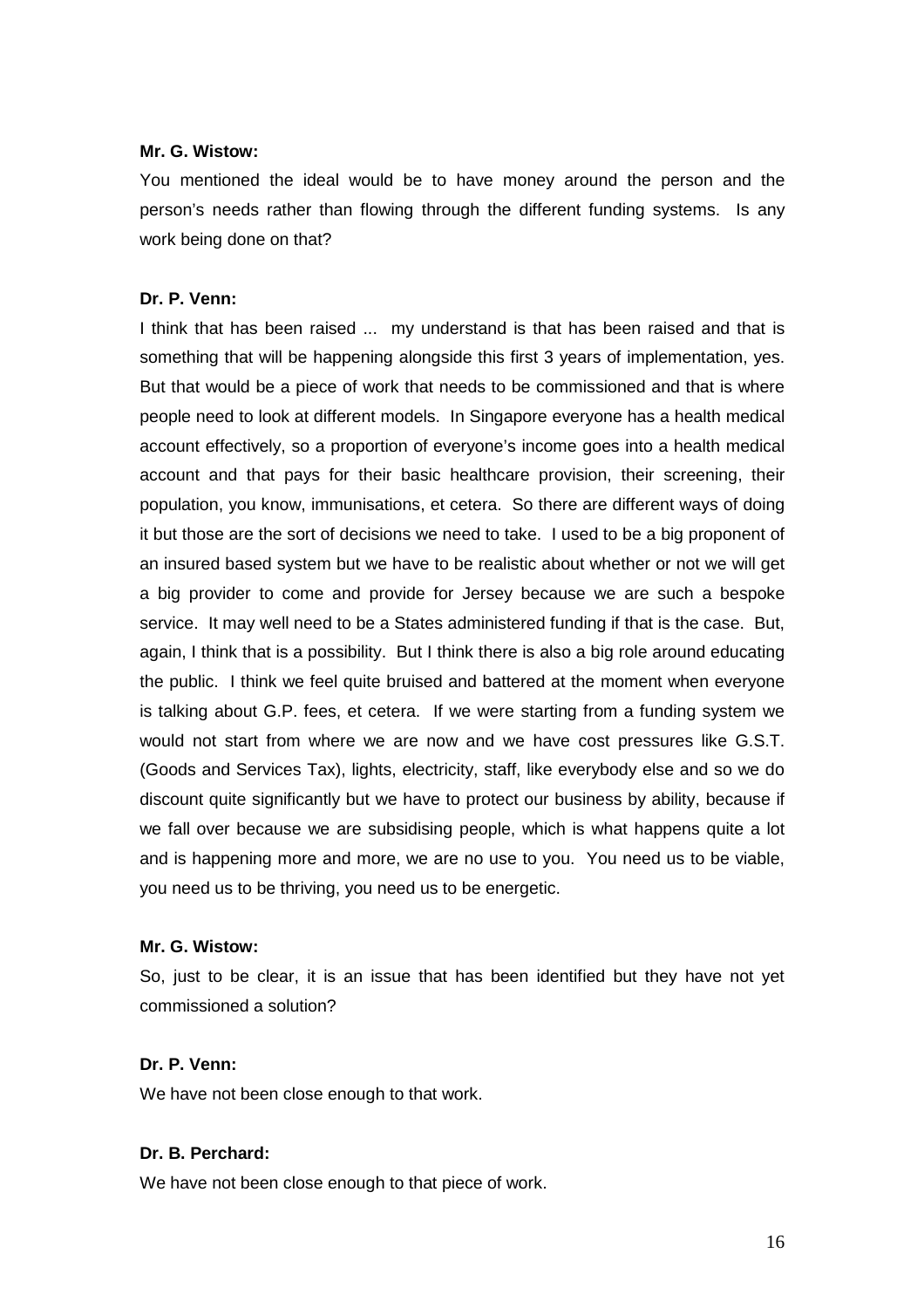### **Mr. G. Wistow:**

So we should follow up a bit more.

### **Dr. P. Venn:**

I think ... yes.

### **Mr. G. Wistow:**

Because you are saying it is an extension precondition for implementing the new local services?

# **Dr. B. Perchard:**

I think it is an essential long-term precondition, I do not think it is an essential shortterm precondition. I think short-term we need to start changing the dynamics and the way we all start to work together and that does not necessarily require that. That is how I see the O.B.C.s (outline business cases), we need to begin the change but alongside of that I think the general practitioners are extremely keen to see a political solution to long-term viable funding of healthcare on the Island.

### **The Deputy of St. Peter:**

But if we all start going down a particular path towards a certain end point that is agreed without the funding being agreed, you could end up at a junction where the government says: "Okay, so we are going to offer this funding, G.P.s look at it and other healthcare professionals and say: 'Cannot do that'."

### **Dr. B. Perchard:**

To be honest, you tried that with New Direction.

### **Dr. P. Venn:**

You have not come up with the right solution.

### **Dr. B. Perchard:**

You have been around this little issue several times. I have seen Nigel Minihane's early papers on the integrated healthcare, you had New Direction, this is the most dynamic and robust process that I have seen. I think it would be a great mistake to say: "We cannot do it because all the boxes are not ticked." I think that would be a huge error because something needs to start changing, we need to begin to address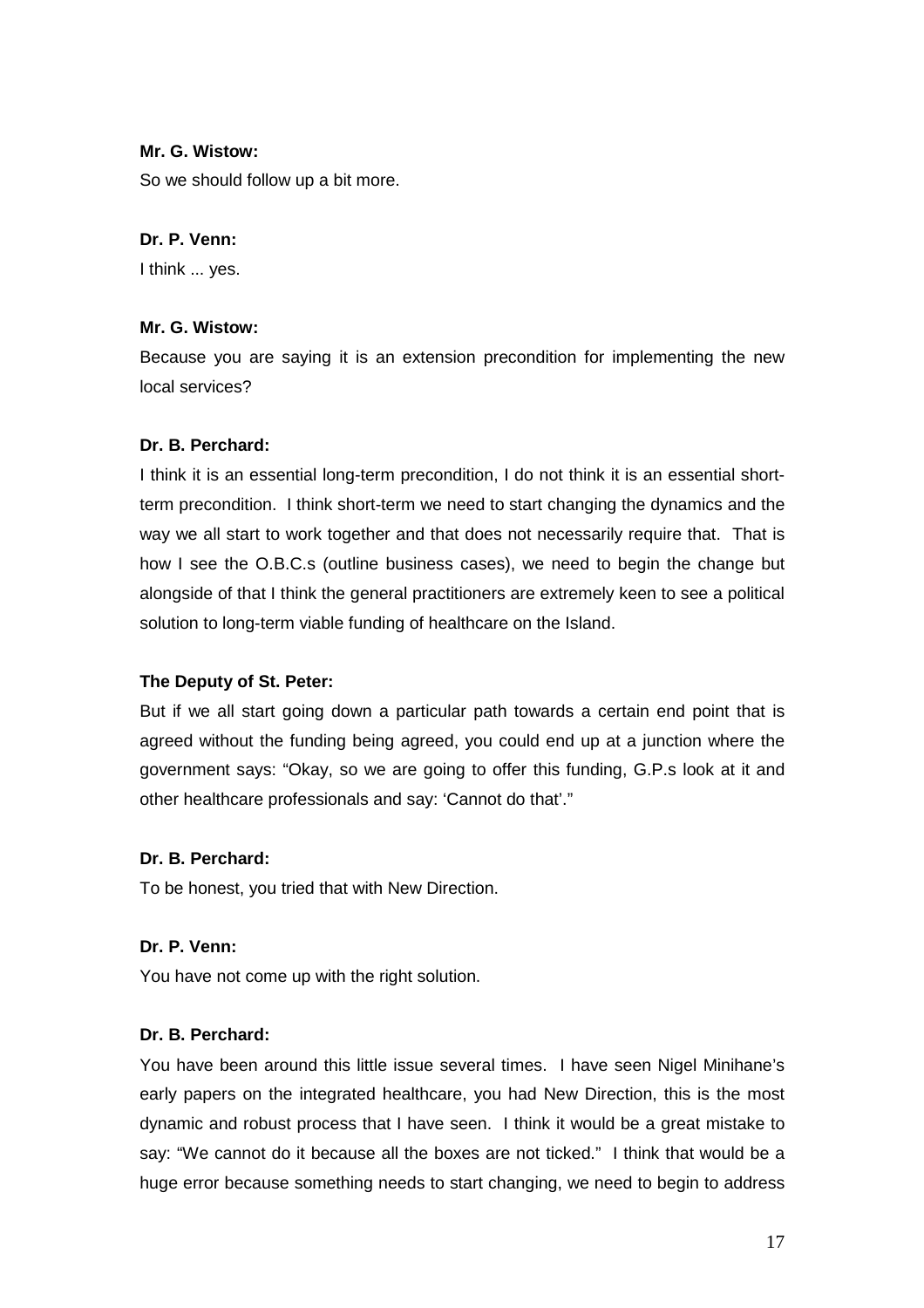this issue, it is not something you are going to be able to say: "Oh look, overnight, bing, it is all done."

### **Dr. P. Venn:**

You are not going to be able to engage with the professionals in a way that you have done over this process as well and to a certain extent the public as well. I think if this falls over and then you try and resurrect it in some way or another in 2 or 3 or 4 years' time, because that is what as a population we will need to do, you will find at lot of very cynical disenfranchised professionals who will just say: "No, I am not going to do that." A lot of people worked really hard in every area, patient consultation, all those sort of things to get to this point and I think there is a will to make it happen. There will be bumps, there will always be bumps but I think it is a really opportune moment.

### **The Deputy of St. Ouen:**

I will move on to community geriatrician, is that the way you pronounce it?

### **Dr. P. Venn:**

Again, we see that as being an individual who leads this developed service across the 2 boundaries, between primary and secondary care. So they need to be a resource that is available to us as G.P.s, to community nurses and to people in hospital. So somebody gets into hospital, they get seen by the community geriatrician, a care package gets put into place, gets implemented, we try it at home, it does not work, we call them in, we meet again. Do you see what I mean, it has to be a very fluid position but desperately needed.

# **The Deputy of St. Ouen:**

We do not have one now?

**Dr. P. Venn:**  No.

# **The Deputy of St. Ouen:**

Who undertakes the role, if there is one?

**Dr. P. Venn:**  We do not have one.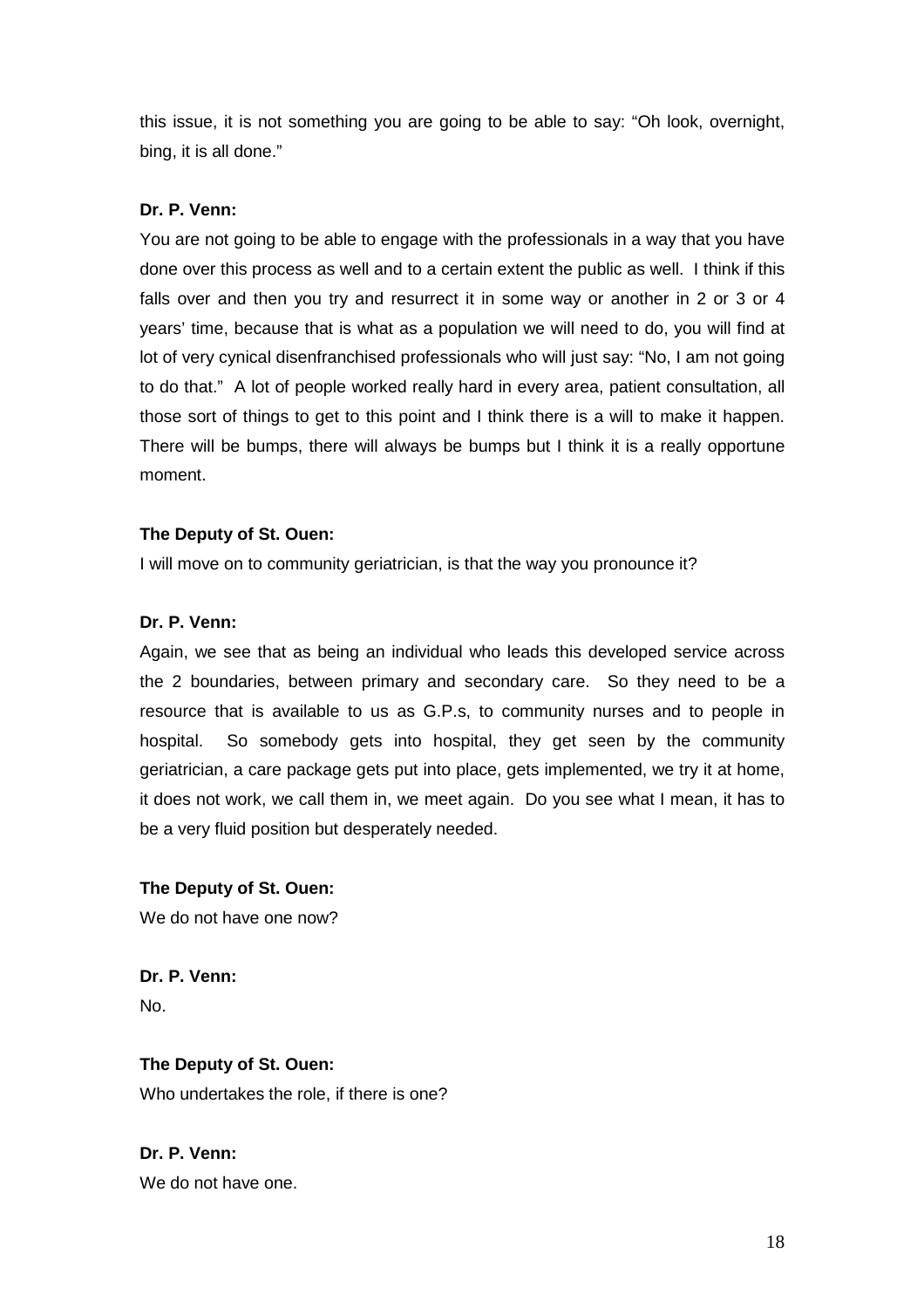### **The Deputy of St. Ouen:**

Not at all?

### **Dr. P. Venn:**

No, we do not have anyone, and I think there would be massive improvements in things like end of life care and hospital discharge plans and all those sorts of things if somebody with a real passion for geriatrics, a passionate geriatrician, was a normal asset to the community, but they need to be passionate, they need to be really switched on.

### **The Deputy of St. Ouen:**

So you look at that individual as being supportive of the work and service that your provide within ...

### **Dr. B. Perchard:**

Absolutely, yes. G.P.s are sort of mini care for the elderly, we do an awful lot of it but there are times where we need some additional support and we see this individual as being quite critical.

### **Deputy J.A. Hilton:**

So is Mike Richardson the consultant geriatrician?

### **Dr. P. Venn:**

But you ask that question and we are going to say no.

#### **Dr. B. Perchard:**

He also does a lot of the rheumatology, essentially he is a general physician, they are a dying breed, less and less of them around and he sometimes wears that hat but I do not think for enough of the time for him to be able to ... he does not have enough time resource to do this. He has other calls on his time, there are other expectations, he is also seeing all of our arthritis patients. So, no, he does not have that individual hat on.

### **Dr. P. Venn:**

He looks after the P.O.R.S(?) programme, which by definition means he looks after osteoporosis, so by definition that is quite a significant proportion of the elderly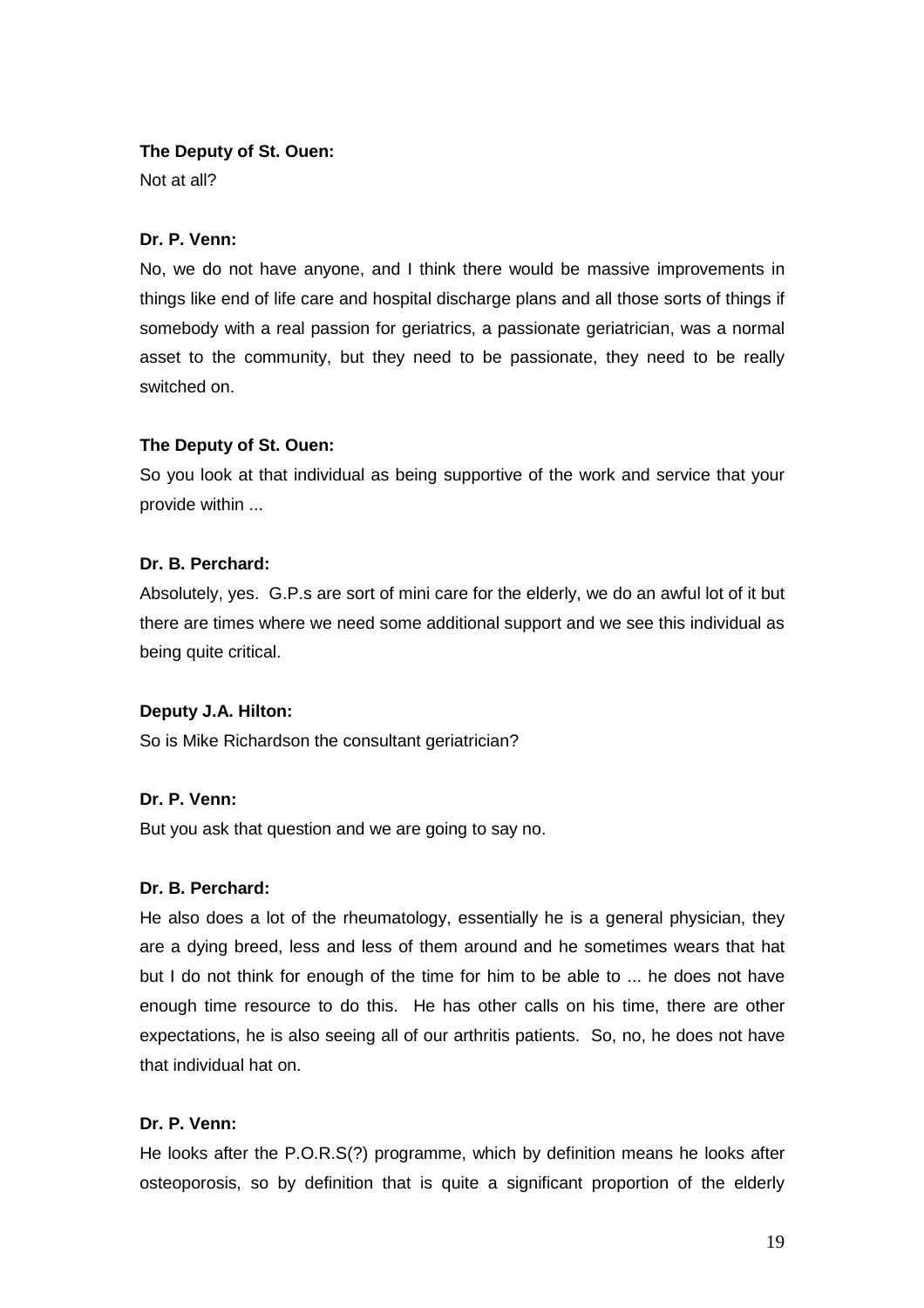population. But, again, I think what we are seeing is that people are staying well longer and what I would consider an elderly person 10 or 20 years ago when I first came into practice is now no longer an elderly person. They are often looking after somebody else and they are volunteering here and they are doing all of that. Everyone is getting older and we are seeing more and more pathology because of the ageing population. So we are seeing people with comorbidities, we are seeing a lot more cancer, and I think because people are living past 75, 80 and by definition they are getting something like that.

### **The Deputy of St. Peter:**

In your experiences, and looking at your colleagues and the way modern training seems to be going, there has been a lot of talk about sub-specialisation and you mentioned the breadth of Dr. Richardson's abilities. Do you feel confident that there will be younger doctors coming up through ranks to take over that kind of broad position?

### **Dr. B. Perchard:**

Consultant training looks very, very different to how it used to look. There is absolutely no way that you will get general surgeons and general physicians in the old style coming through in future. They are sub-specialised quite early and very system orientated. So, no, I suspect that once your current generalist providers are approaching retirement you are really going to struggle to find trainees. You do not get general physicians who are also cardiologists any more. You just get cardiologists. It is a real challenge for an island of this size.

#### **Dr. P. Venn:**

The Royal College of G.P.s and the Royal College of Physicians are doing a joint training imitative at the moment on a hybrid doctor who does 50 per cent of the time in general practice and 50 per cent of the time in hospitals. That is quite an exciting beast, they piloting that in Scotland at the moment and, interestingly, talking to young, young doctors, people who have been away and have just finished training and things like that, that for them is becoming quite a possible career option. So there obviously quite a lot of development around that, which I think for Jersey could be quite exciting.

### **Dr. B. Perchard:**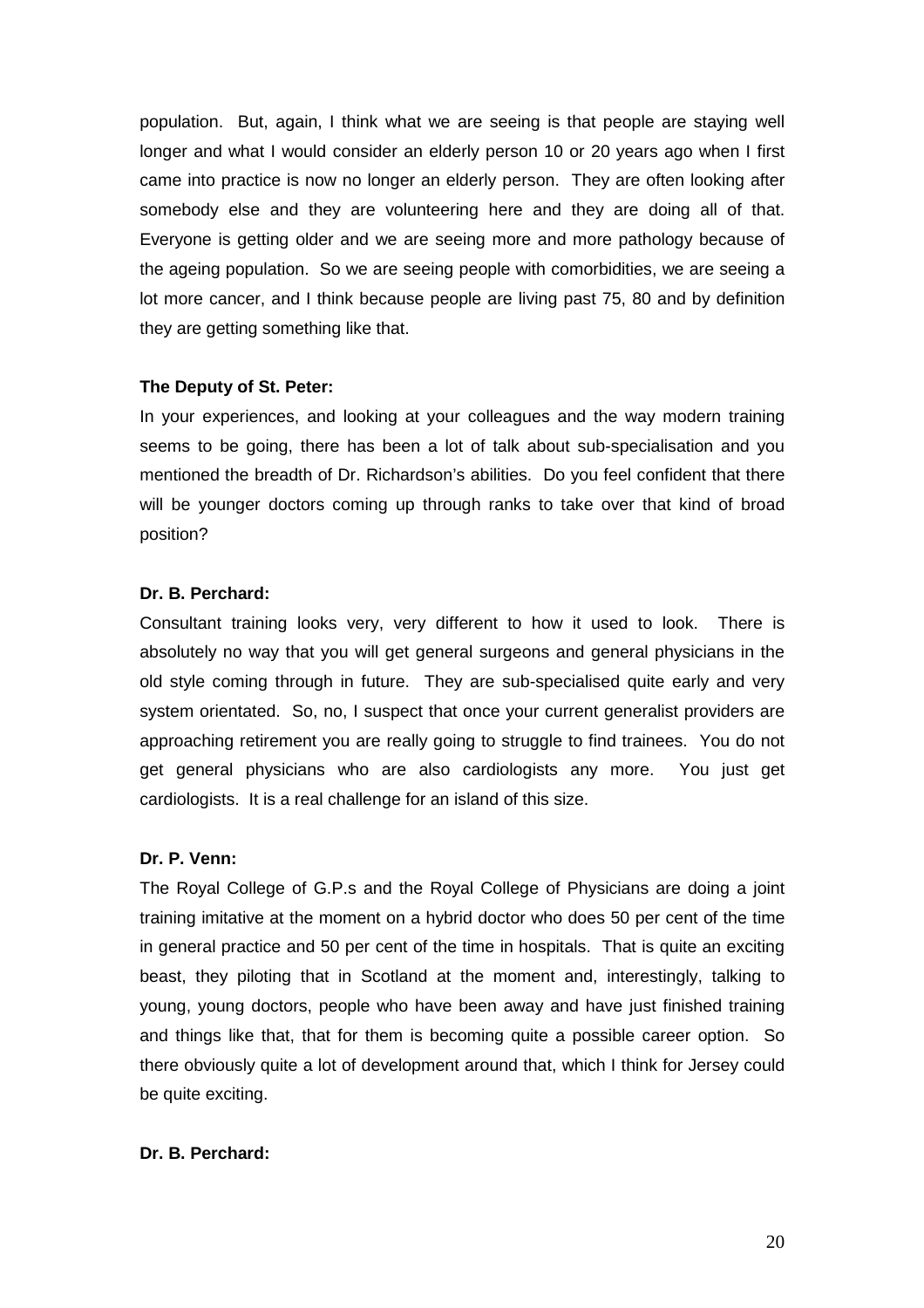That has been driven by the rural communities in the U.K. of course. Jersey, although we are not big, our isolation relative to the rest of the U.K. probably puts us in similar requirements.

### **The Deputy of St. Ouen:**

I do not want to dwell on the fact that in the White Paper it does mention that because of the cost of going to see a G.P. a lot of people are using A. and E. (Accident and Emergency) and it is flagged up as one of the major issues. Can you tell us what discussions and plans are going to be put in place to deal with this matter?

### **Dr. B. Perchard:**

Well, there are some discussions ongoing at the moment, they are in their early stages because at the moment the G.P. out of hours service is sitting at the bank of the hospital. There is discussion about - at least in the first place - potentially collocating us so that we are in Accident and Emergency and therefore we can perhaps move to having a more integrated system. However, resolving the funding issue will always be quite critical to making sure that works.

#### **The Deputy of St. Ouen:**

Some suggest the easiest thing to do is just charge the people who go into A. and E.

#### **Dr. P. Venn:**

That is a political decision.

#### **Dr. B. Perchard:**

That is a decision that you guys need to make.

#### **The Deputy of St. Ouen:**

You do not necessarily support that as a good solution?

#### **Dr. B. Perchard:**

We support ...

### **Dr. P. Venn:**

It is difficult to implement. It is very easy if someone comes in with a cough and cold and says: "I was too busy today to go to the doctor, I want to see a G.P." that is easy,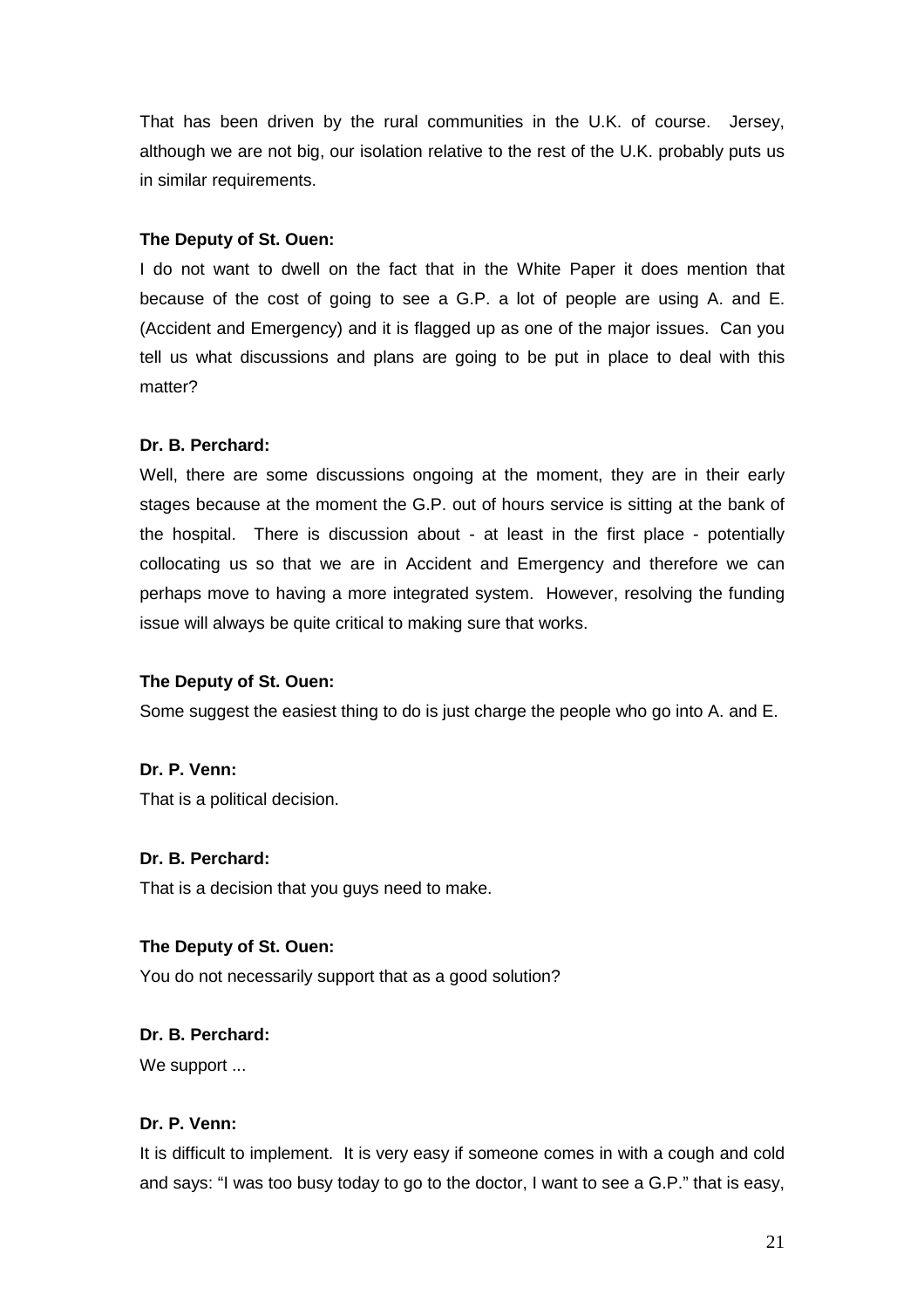ka-ching: "I am sorry, you have to go and see the G.P. who is sitting over there and you will be charged for that service. The difficulty is when someone has fallen off a trampoline and they have a slightly swollen wrist, we know it is not broken, probably A. and E. know it is not broken but is that an accident, is that an illness. It is how you triage it. It is really difficult when you are triaging children as well.

### **Dr. B. Perchard:**

At the end of the day I also think it is sad if Accident and Emergency are overwhelmed with primary care and therefore is less able to do its job of providing care for accidents and emergencies. So I think somewhere a solution sits and I certainly think that solution on a service delivery front involves us probably spending some time being more integrated within Accident and Emergency. The funding solution ...

# **Dr. P. Venn:**

There is a lot of evidence that G.P.s in A. and E. are much more cost efficient and give better clinical outcomes than having very junior doctors. We investigate less, we discharge less because we are used to managing risk in a different way to the way they are. But, again, that is about ...

### **Dr. B. Perchard:**

I think we cost about a third less, that was the last statistic I saw.

# **Deputy J.A. Hilton:**

At the moment the G.P. out of hours, what hours do you operate?

### **Dr. B. Perchard:**

From 6.00 p.m. until 8.00 a.m.

# **Deputy J.A. Hilton:**

So it is overnight?

### **Dr. B. Perchard:**

It is overnight, weekends, bank holidays. We cannot open the surgery overnight because we ... so what happens is the doctor sits there with a phone and the population of Jersey at the other end of it.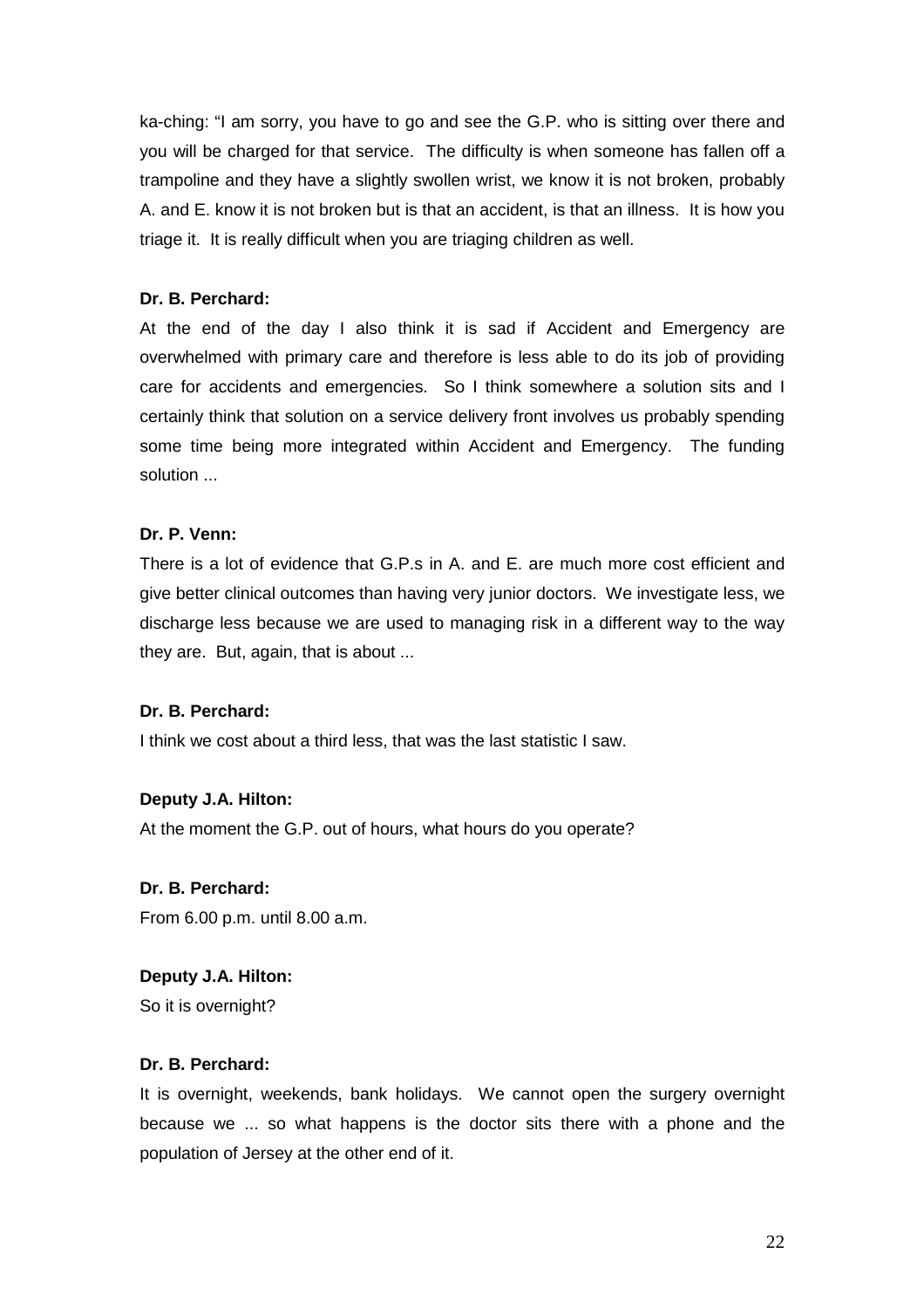### **The Deputy of St. Peter:**

Going back to the G.P.s within A. and E. idea, is that common practice in other jurisdictions in the U.K., for example.

### **Dr. B. Perchard:**

In the U.K. there are various schemes, some of which are more successful than others. The more successful schemes have G.P.s integrated within A. and E. as part of the team. The less successful schemes have them bolted on to the side down a corridor somewhere where they are not truly integrated. I think if it is well planned and well thought out it is an effective ... it is very effective and there are examples of good practice through the U.K.

[11:15]

### **The Deputy of St. Peter:**

We have focused largely today on the elderly as a demographic issue but there are many other strands to the White Paper, for example, community detox is a big part of that. We have had conflicting reports, I think, of how effective community detox can be. What are your views?

### **Dr. B. Perchard:**

That a well-designed, well evidence-based practice is critical.

### **Dr. P. Venn:**

I think the issue is whether or not you consider alcoholism to be an illness, whether or not you consider it to be a psychological illness, in other words do you put in more psychological support with medical consequences? I think it is about how you look at that model. I do not particularly have strong views either way to be honest with you. At the end of the day a patient is going to go back to the community after their detox so you have to do whatever you are doing in the real world and I think I prefer doing those, but I do not have any strong views either way.

### **Dr. B. Perchard:**

I guess as a doctor I think to see as evidence-based and if there are examples of good practice somewhere else then we can mirror some of those practices in Jersey. That would be good.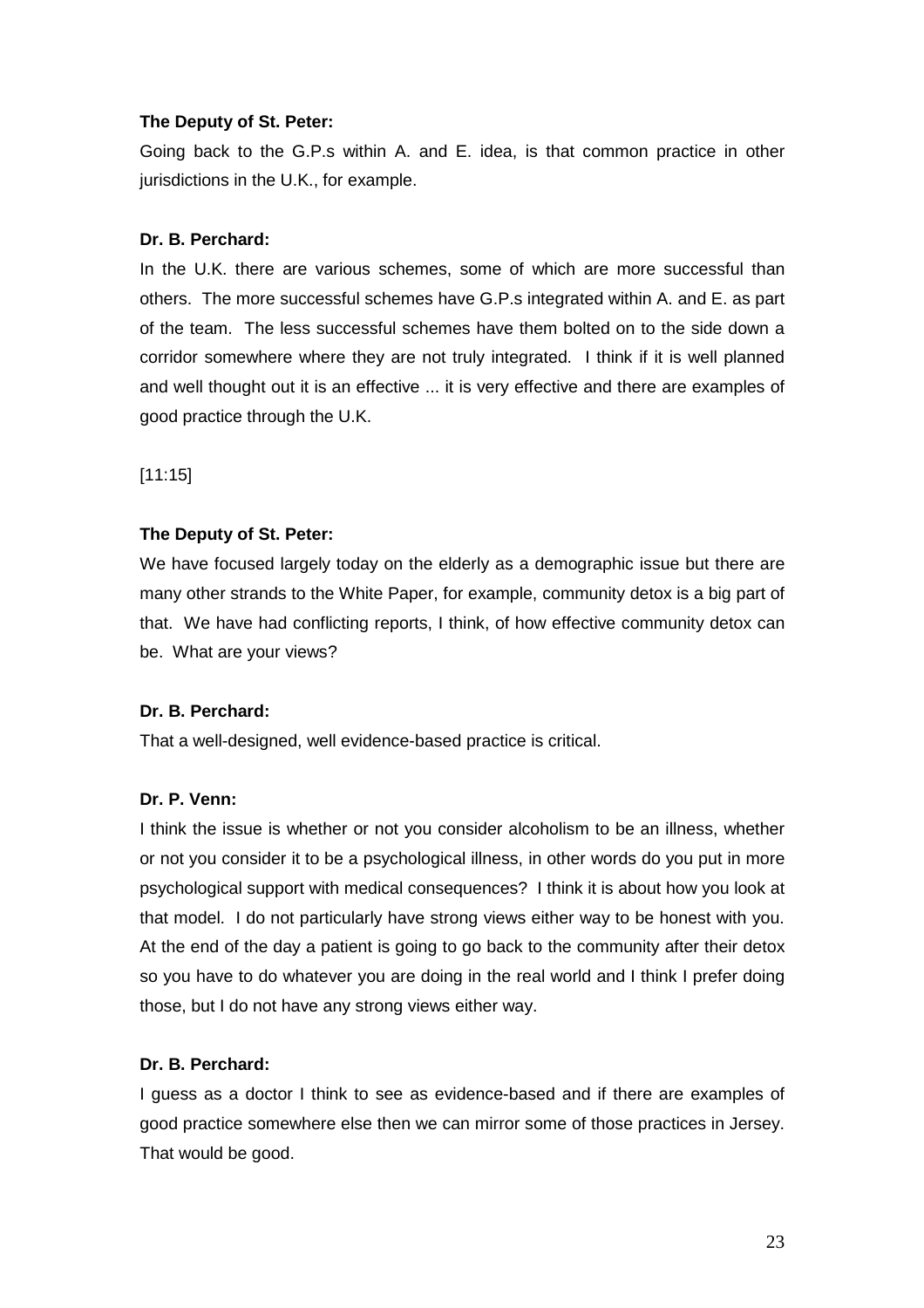### **Mr. G. Wistow:**

Thank you for describing the views of G.P.s. As somebody who does not know Jersey well at all I have now got a really clear picture of your sort of vision for the future of primary care. I guess what I am still trying to get a handle on is what the vision for the hospital system is. What would your vision be for the hospital, if we can implement the sort of primary care service you have talked about?

### **Dr. B. Perchard:**

We have had lots of test about this about this, because the discussion is of is it a new hospital, is it a new hospital on the current, how big does your hospital need to be? It is quite difficult ...

### **Dr. P. Venn:**

I think a lot will depend on how successful your step up, step down facility is. A lot will depend on who you can recruit and when because in a small population often a service develops around a particular individual because they are passionate and they care and they are good, or service falls because an individual is not the right individual. So I think one has to acknowledge there is a personality factor to all of this.

#### **Dr. B. Perchard:**

It will be nice to see once we have got the central server in and we have some more Island-wide data about how big does our cardiology service need to be, how big does our respiratory service need to be, because designing any sort of model before you know how big your problem is is really quite difficult. We think we are on the cusp of being able to say: "Ah, that is probably what it has got to look like." But that data at the moment is locked into individual practices and ...

#### **Dr. P. Venn:**

I think the other thing is the estates do need investment and it does not matter where ... even if we were not doing anything about redesigning the healthcare, there needs to be a commitment to estates investment and I think maybe that has not been quite as robust as it should have been over the last 20 years or so. So I think exactly what it looks like is something that can be determined but from the point of view of identifying whether or not it is going to be a redevelopment, if it is going to be a new site or the funding to support that or the team to go ahead and do that work, that definitely needs to be done. I do not think you can get away from that. I think people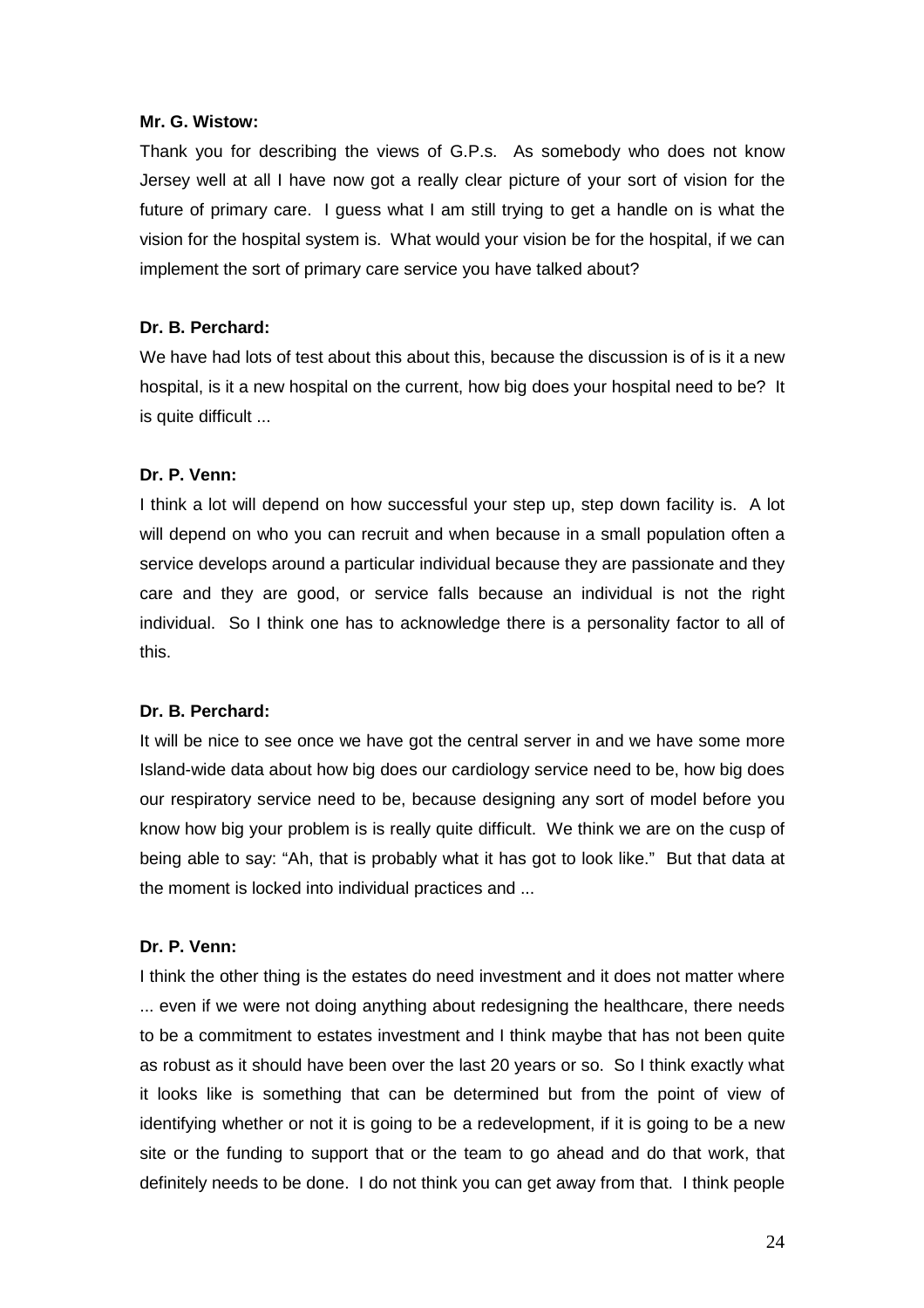also need to have an understanding of what estate is out there in the private sector as well that might support some of this White Paper work. I think that piece of work needs to be done as a matter of urgency. Quite a few of the G.P.s have developed their own premises. We have room for a third room and we have built our building so we can put a third floor on top but we cannot pay for that. We do not want to pay for that because at the moment the type of service we are delivering is ... but if somebody wants to come along and put a third floor on top, then that might be an option. Do you see what I mean? I think there has to be a very active ... I think again the people needing this work understand that the 2 pieces of work for the transition side of things need to be developed and one is the primary care engagement and set up and the second thing is the funding stream. So those are slightly behind the others but they are acknowledged as being gaps, which are being addressed. So we are just about to ... there has just been appointed a very high calibre medical director for primary care which we are all very excited about and we are quite lucky to get him I think. But I think he may well be a really key man for the leadership of the transition.

#### **The Deputy of St. Ouen:**

When is it likely that this clearer picture will emerge regarding the needs of our community, linked into the unlocking of the data that is ...

### **Dr. B. Perchard:**

I think the I.T. is coming in soon. We have been to lots of project meetings recently, the work is well progressed, I think it was optimistic they thought it might be the end of this year but realistically it is probably going to be within all practices, probably January next year, I think is my last understanding of it. But obviously it has to be ... you cannot just put it into every practice on one day so that will be a process that I suspect will be complete by January/February next year at which point we may well be able to start fishing for meaningful centralised health intelligence out of the system about what the disease registers look like, how big the problems are. The G.P.s have been very busy over the last 2 years sorting all that information out.

### **The Deputy of St. Ouen:**

Am I right in saying that information will be only shared within the G.P. practices but also within the health service?

### **Dr. B. Perchard:**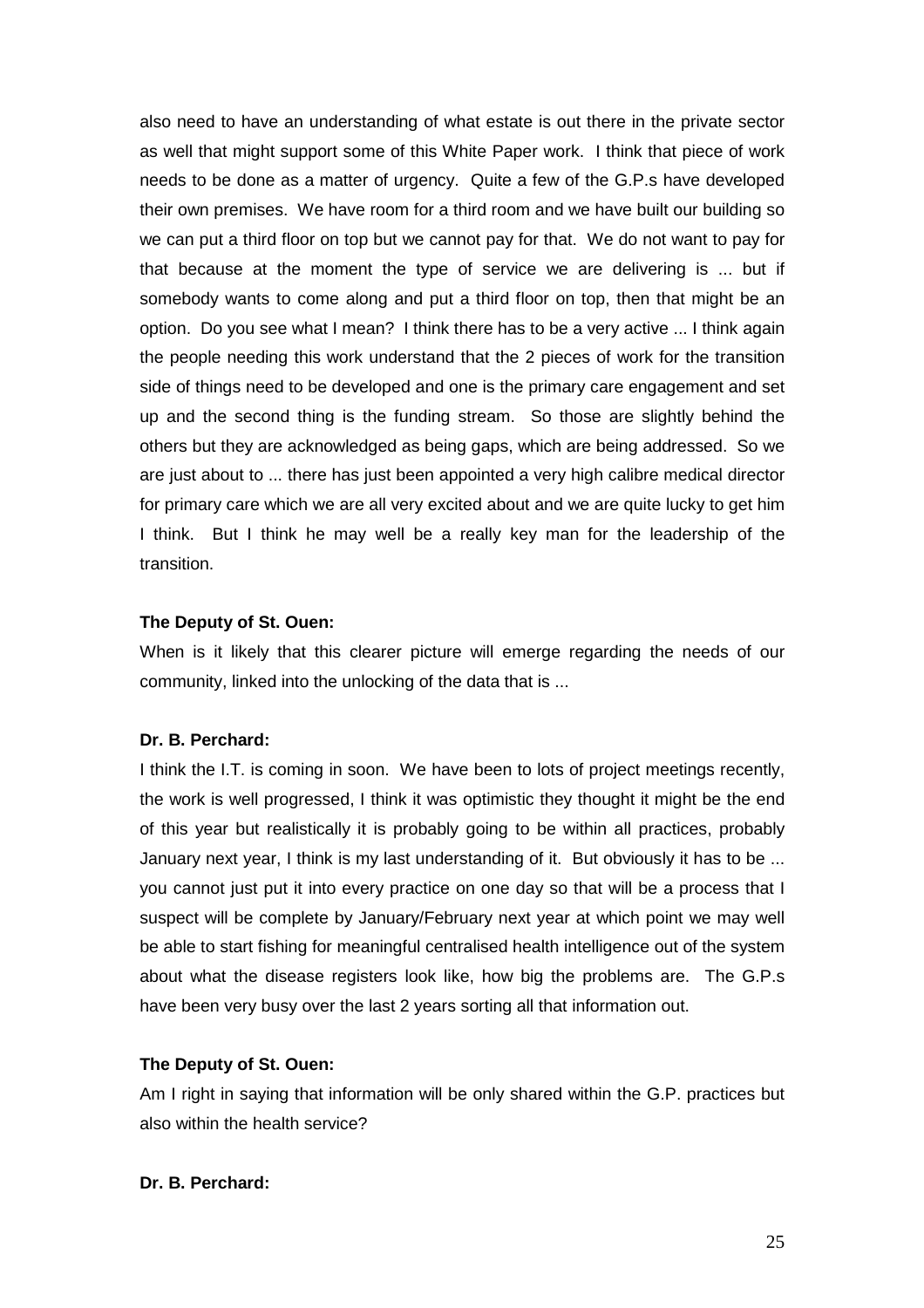There are different ways of looking at it. As a G.P. practice I will only be able to look at my practice notes but anonymised centralised data on how many people are sitting in this box can be pulled out of the system ...

### **The Deputy of St. Ouen:**

By the Health Department.

# **Dr. B. Perchard:**

The primary care team will do it.

# **The Deputy of St. Ouen:**

Right, okay. So it will mean that we will see that complete picture, it will not be part of a picture but ...

# **Dr. P. Venn:**

I think the challenge is integrating that information in the secondary care as well. I think that is a piece of work that is ongoing. So in other words I have got 100 diabetics, how many of my diabetics have been into hospital in the 12 months, how long are they in, et cetera, et cetera. So it is about integrating that information so it is very useful for healthcare planning. It is all ...

### **Dr. B. Perchard:**

Getting the hospital, getting secondary care I.T. systems to talk to primary care I.T. systems is a huge challenge. There is a system called Path Links that when I was training in the U.K. they had in place and some very old system. This is at least 12 years ago. Jersey has not managed it yet. The consequence of this is that someone in the hospital has to post the result out to the G.P., we have to wait all that time, then we have to pay someone to input it at this end. This is all very possible with the press of a button. It would seem that technical and budgetary challenges which, on the face of it, do not appear to be huge, have as yet to materialise. We also think that is quite important because that sets a precedent for all other sorts of data coming to us. We would love our system to be able to talk to the hospital system and we think that needs addressing quite urgently really.

**Mr. G. Wistow:** Is that on a to do list?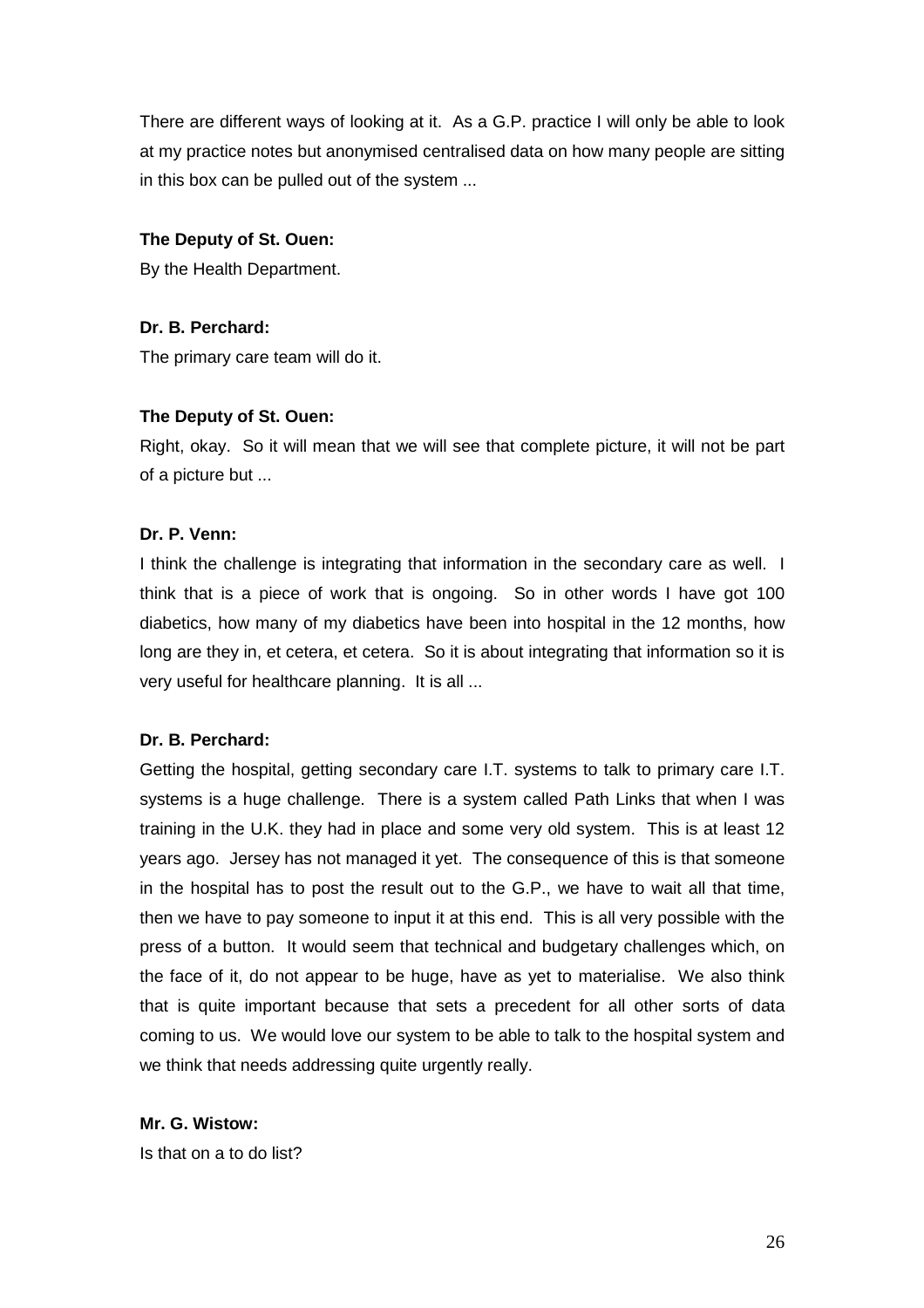### **Dr. B. Perchard:**

I think it has just gone from being on a pilot that did not work to being now in a problem box nobody wants to open. We would love somebody to find a resolution, we are going to try again. But this is things like referrals, X-rays, all sorts of things. It would be nice to be able to take that for granted.

### **Mr. G. Wistow:**

As you probably know, it has not been place ...

### **Dr. B. Perchard:**

No, it has not got quite that far, has it? I just think that Jersey has this unique opportunity because it is small and it would be really lovely to see if we could get it right and then we could be an example for other places, which would be a lovely thing.

### **Deputy J.A. Hilton:**

Can I just briefly ask you a question, it is about the outline business cases again. You mentioned your diabetic patients, my limited understanding of health problems is that I believe that obesity and diabetes type B are big problems and a growing problem. I was just slightly surprised to see in these outline business cases that that was not ... they had not ...

#### **Dr. P. Venn:**

Basically if you look at the chronic disease management one, there are 2 phases that would feed into that. There is the healthy lifestyles one which starts with alcohol, because of the big problem we have with alcohol, and that would go on to thinks like obesity et cetera. So that model of care would support tackling the obesity problem. The long-term condition one starts with C.O.P.D. and then moves on to diabetes and heart failure. But in actual fact there are things that are happening. We had an excellent meeting last night on heart failure, about how we might start to share the care, et cetera and it was really good and the professionals are doing some of it anyway. We are starting to look at how we can do it anyway. So it is there but we have got to start with one illness. The reason C.O.P.D. was chosen is because those frequent flyers, people who have got really difficult chest infections, they are the ones who cost an awful lot of money because they are bouncing in and out of hospital so often. Diabetics bounce in and out less often but the C.O.P.D. patients, the chesty ones, are just real high consumers and bed blockers.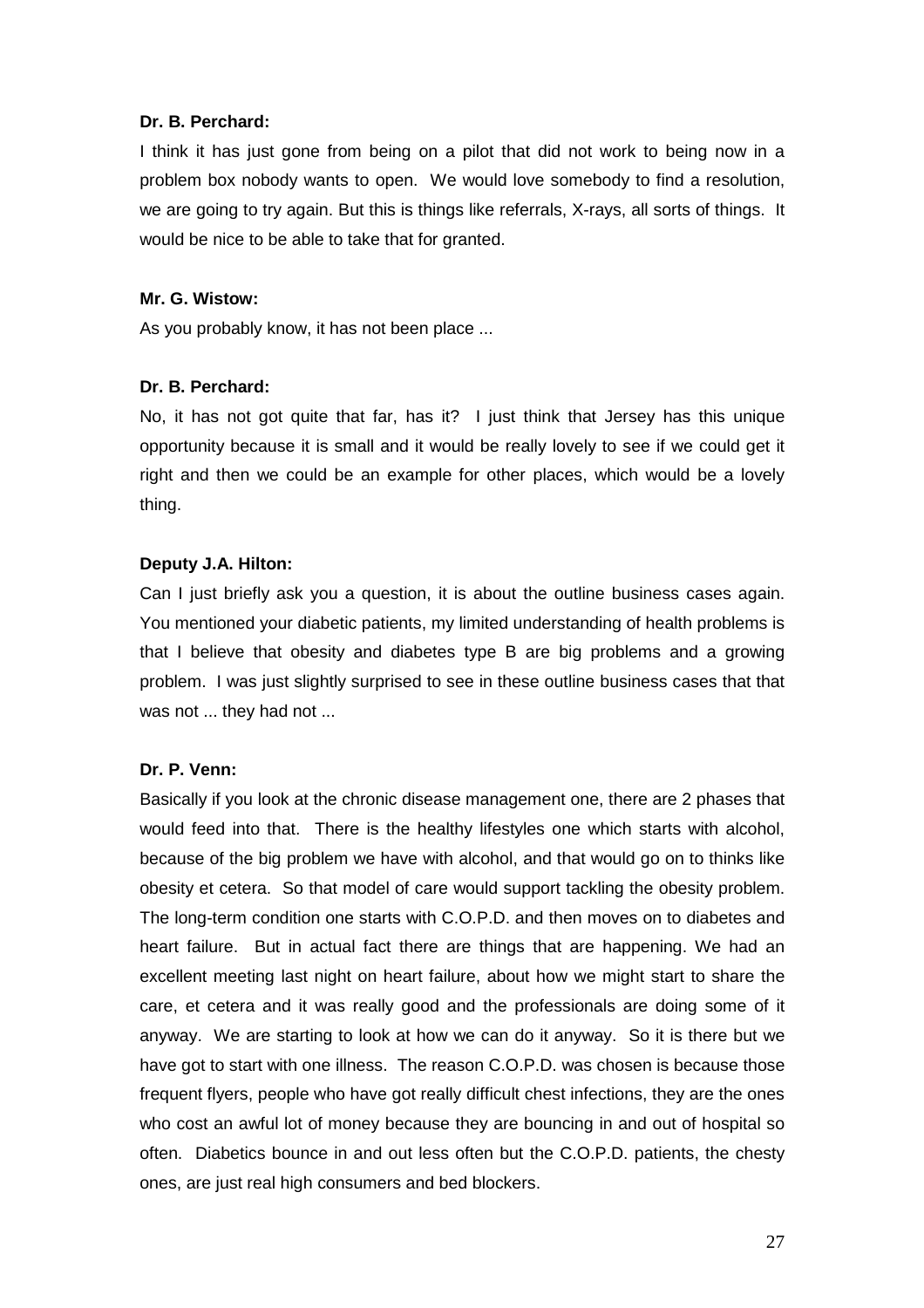### **Deputy J.A. Hilton:**

Are they?

### **Dr. B. Perchard:**

We have to pick one to begin with so ...

### **Mr. G. Wistow:**

I just wonder if I could follow up the question I asked about the vision for hospital services. First of all, you spoke about the opportunities you feel you have to influence the plan generally. What opportunities are there at the moment for primary care to influence that discussion about the future of the hospital?

### **Dr. B. Perchard:**

On the steering group I think both Philippa and I would say that we feel that we have a good voice. I do not think I would be speaking out of turn if I said that both primary care and secondary care in the Island have probably been working in ... well, we do talk to each other but it has been quite an isolated working relationship, it is very much they are over there and we are over here and we do have nice cordial relations, but they have not necessarily involved working together to design a system. I would see this as a real opportunity to start building that sort of relationship where secondary care can feed into the system and we can feed into the system. So everybody's needs are met because in the end I think that would benefit patients.

### **Dr. P. Venn:**

I think also we are not experts in hospital care. We are not experts in how hospitals should look or how it should run. We know about the blurry bits around the edges and how we use it as professionals for our patients, for our clients, but how I.T. should run or how that should be serviced or how a theatre should run, that is a long time ago. I would not know what best practice was or turnaround times would be or usage should be. So that is remote from what we would ...

### **Dr. B. Perchard:**

But services and what services we would start to get I absolutely see that we should have a place, and I would underline it, should have a place in putting forward leads. I think the new primary care ...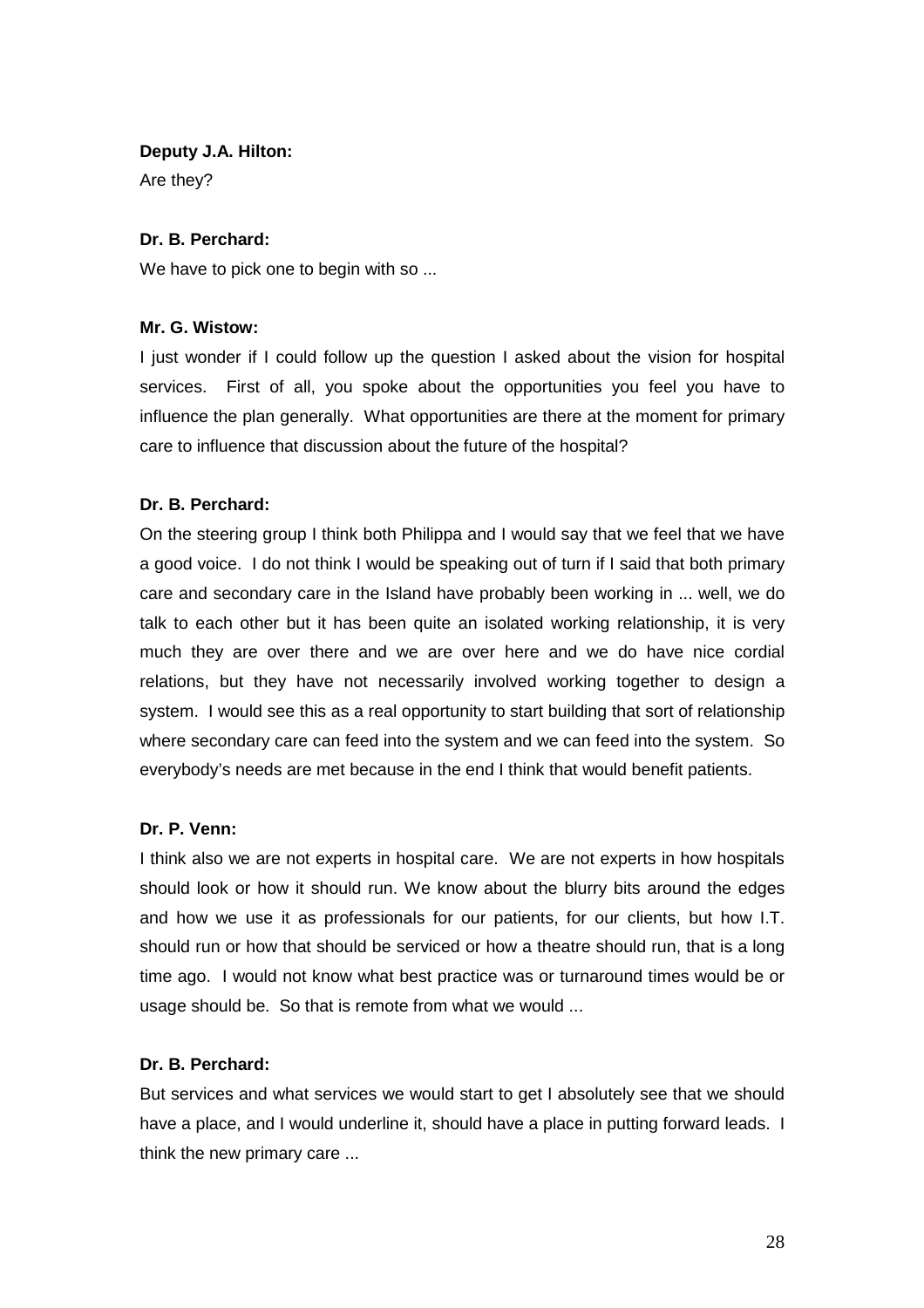# **Dr. P. Venn:**

The new primary care medical director will begin ...

# **Dr. B. Perchard:**

Is going to be the one that ...

# **Dr. P. Venn:**

He is external. The job description was that he has to continue to practice as a G.P. in the U.K. One of the other jobs he had been looking at was running a hospital trust. So he will have a complete concept of what could be ... the challenge to both of us, primary and secondary care, about how this ... because I think historically and through no fault of anybody's the whole of health in Jersey has been very heavily influenced by Health and Social Services. It has been a very top heavy system and I think everyone realises that is not sustainable but there is an individual who, for the first time, will be in the Island to give primary care a voice to make sure that the appropriate challenge is made.

# **Mr. G. Wistow:**

And a policy perspective?

### **Dr. B. Perchard:**

Yes, absolutely.

### **Dr. P. Venn:**

Absolutely, and the individual concerned is a fixer, is a doer, is more ...

### **Mr. G. Wistow:**

That is good. Can I just check that I have this right? The development of primary care is not an alternative to modernising the hospital, it is a complement, and what you want to see is much more whole systems working so that you can design a system right across primary care, social services and the hospital.

# **Dr. P. Venn:**

Yes.

**Dr. B. Perchard:**  Absolutely.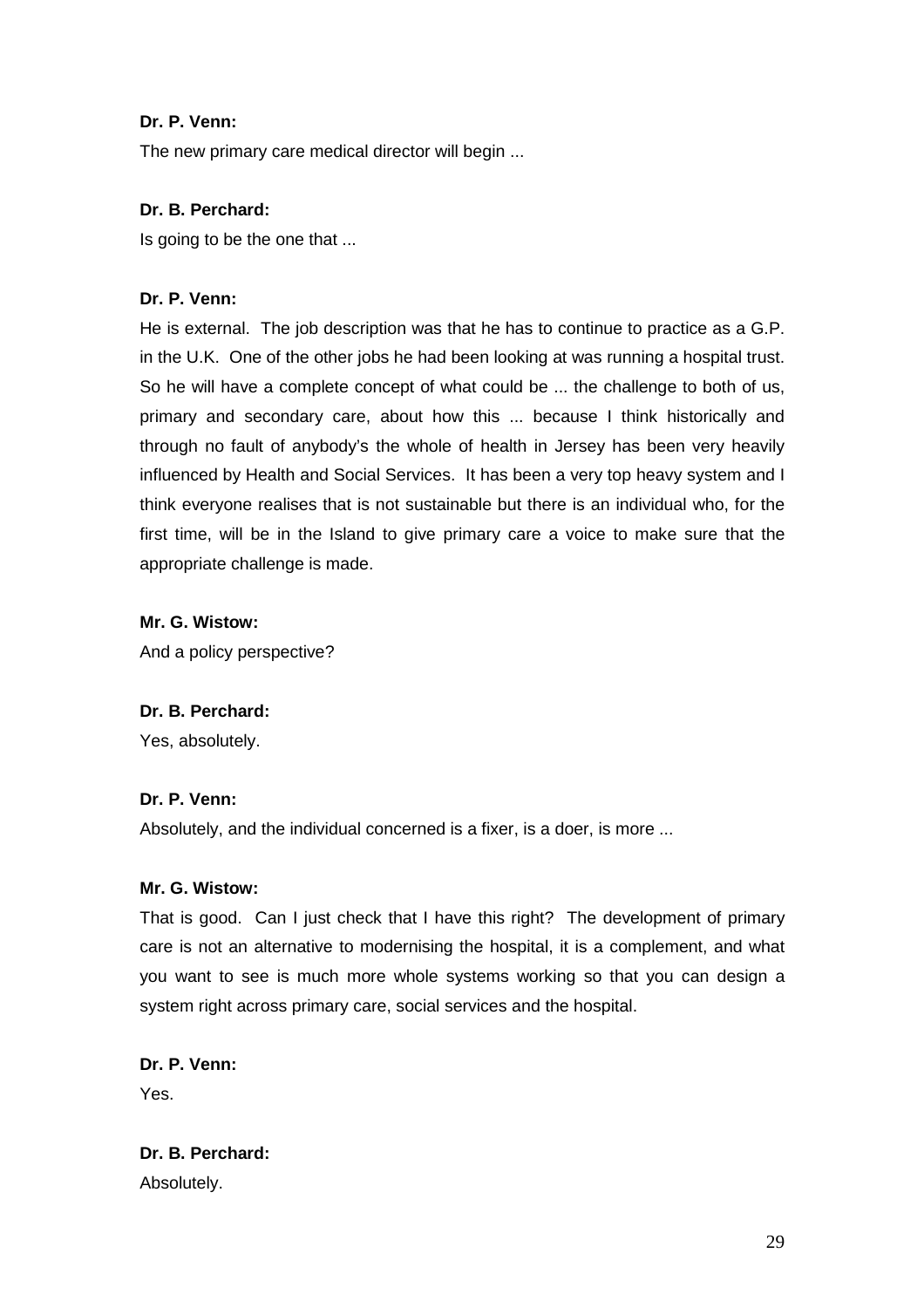### **Mr. G. Wistow:**

Historically Jersey, like most parts of the world, has not been good at that sort of systems way of working. Can you point to ... you have said there is new individual who is going to give us a kick, is it actively on the agenda that sort of systems way of working at the moment or has it got to be put there?

### **Dr. B. Perchard:**

I think it depends on whose agenda we are talking about. If we are talking about Health and Social Services and management of the structure within it we certainly feel there is a firm recognition if that is where they want to go. If they are talking about a wider political agenda, I do not know. I would certainly hope so.

[11:30]

### **Mr. G. Wistow:**

Because the public needs to understand the ...

### **Dr. B. Perchard:**

The public needs to really understand that. As a G.P., we can have a little bit of a role in that educational thing but this is a political outcome.

#### **Dr. P. Venn:**

The other thing is the public of Jersey have to make some choices. They live in a low tax economy but they want a first class healthy system and there are some situations where we do not necessarily need a gold standard service for everything. We can accept silver on the basis that we can access gold if we need to. I think that is something that the public need to make choices about. If you went to the absolute extreme of that model, we would not need an obstetric department, we would need some midwives. At 30 weeks we would fly every pregnant woman off the Island and we would bring them back when the baby was 6 weeks old. That is the most cost effective model. That is patently obviously not acceptable to the population of the Island and neither should it be. But that is the most cost effective model. So somewhere along that spectrum is the right way to be. I guess we get very frustrated because I think people do not take responsibility for funding their healthcare. There are lots of people who would like healthcare free at the point of delivery. We do not have a problem with that. We do not mind how we are paid, where the money comes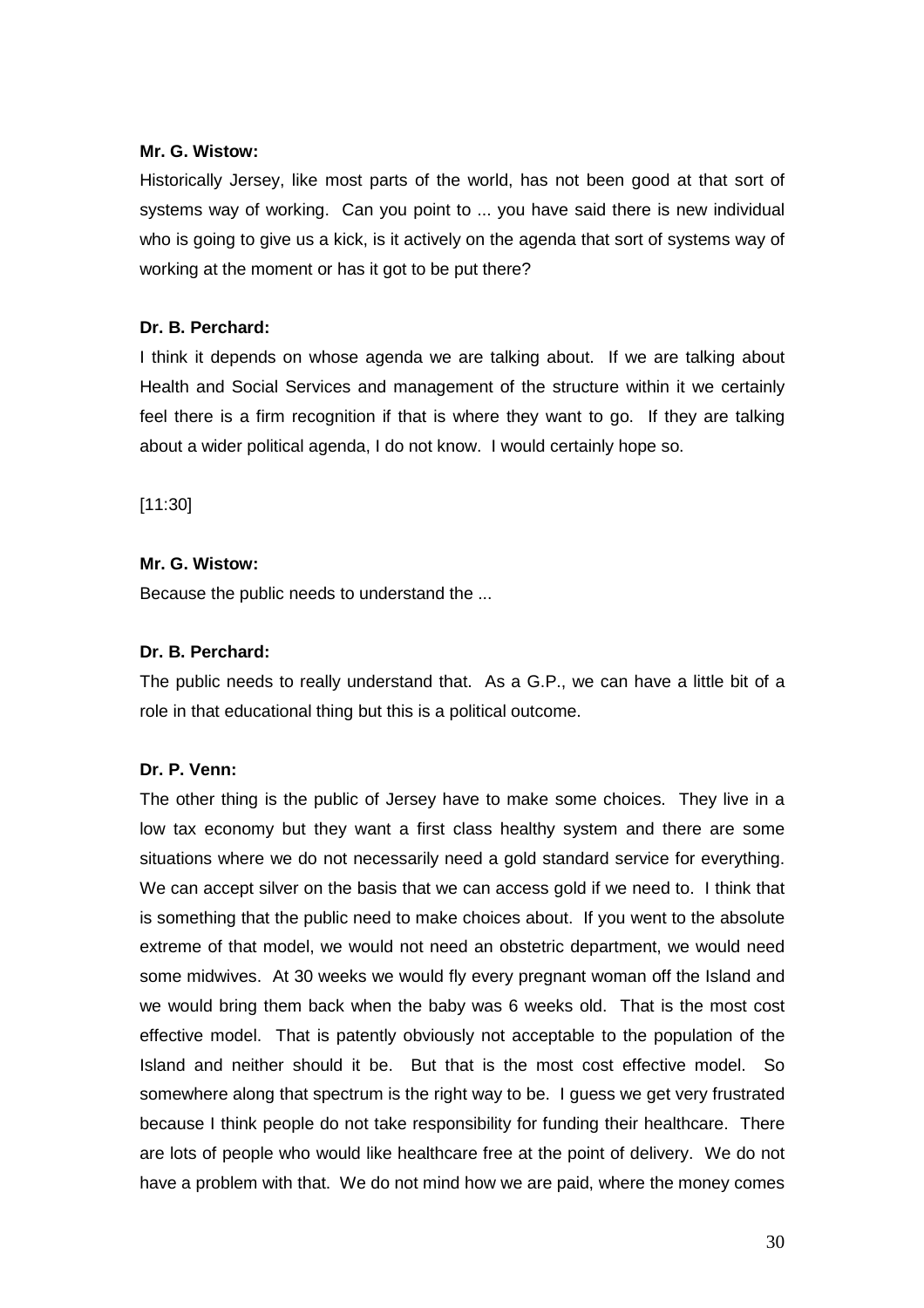from et cetera, et cetera as long as we work in a good service and we have a living. That is fine. That is not a problem. But those are political decisions and I think if you look at what is happening elsewhere in the world people are starting to pay for their healthcare in some way or another. The U.K. is completely unique in that point of delivery and I think if you ask the U.K. they would love to start to bring in G.P. charges or charges at A. and E. for X-rays and things like that. So I think we would be very foolish to look to the U.K. for our solutions about how people access healthcare. I think we need to look elsewhere for that because there is a public responsibility.

### **The Deputy of St. Ouen:**

Where would you point to? You say the ...

### **Dr. B. Perchard:**

Well, we quite liked Singapore's model.

### **Dr. P. Venn:**

Singapore, Holland.

#### **Dr. B. Perchard:**

Yes, there are models out there but, you know, there is no perfect model otherwise we would all be doing it. So I think it is about trying to work out what might work best in Jersey. It will not be perfect, there will be someone who does not like it but it is trying to ...

#### **Dr. P. Venn:**

But you have got the facility to do a health medical account through the social security scheme.

#### **Mr. G. Wistow:**

So you are kicking off a debate here that I do not think I have read in the papers.

### **Dr. P. Venn:**

No, it is not there, it is just us. This is just us.

### **Mr. G. Wistow:**